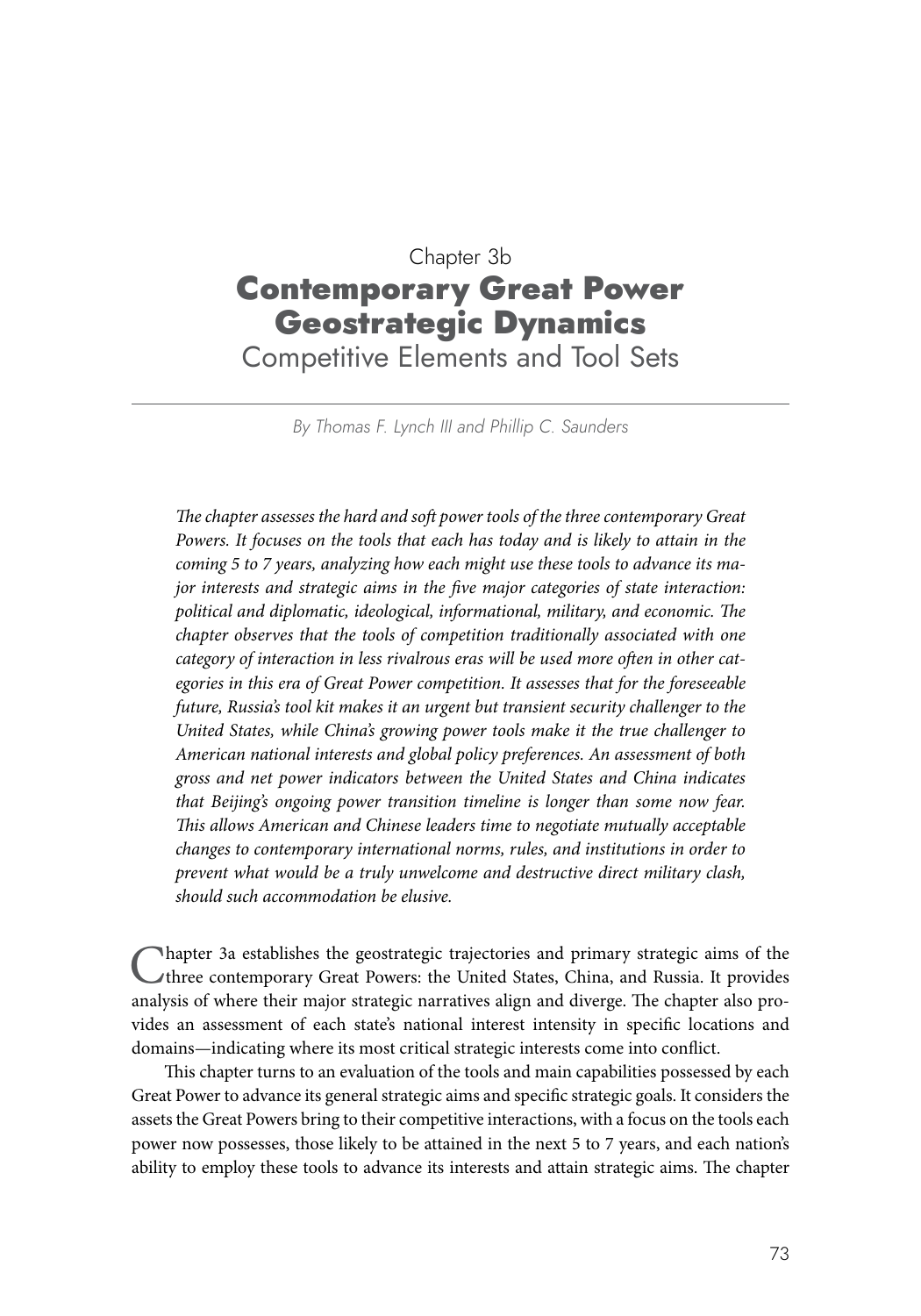first evaluates power as the physical resources that states can draw on to attain strategic interests—their *means*. It then assesses each power's potential to employ these means to attain strategic aims—their *ends*.<sup>1</sup> The chapter briefly addresses the difference between gross power indictors and net power indicators, using net indicators to demonstrate that a power transition between the United States and China may be less imminent than most now imagine. Although the details anticipated from contemporary Great Power competition across many specific regions of the world are provided in chapters that follow, this chapter concludes with an assessment of how current and forecast future power tools of the major Great Powers should be anticipated to interact in major competitive areas from 2020 to 2025.

# From Aspirations to Actions: Measuring State Ability to Do What Is to Be Done

As operationalized in the chapter 1 definition, a *Great Power state* has three substantive features: capabilities, behavior, and status attribution by other states in the system.<sup>2</sup> In chapter 3a, we establish the major goals and strategic interests of the three Great Powers and demonstrate that their interests display broad, global foreign policy aims and activities, with China's strategic aims more ambitious and global in reach than Russia's, and that other states in the international system view all three as major players and treat them accordingly. Chapter 3b now turns to an analytical review of the first aspect of our Great Power definition: the power capabilities (tool kits) they possess with which to pursue these strategic interests.

As observed in chapter 2, measuring power is a fraught enterprise and the subject of extensive scholarly debate. Determining what to measure as state power is contentious. So too is determining how to measure even agreed-on categories of state power.

The historic challenge of power assessment is manifested today in the fact that many scholars argue that the United States is in relative *overall decline* given China's rapid economic growth. But this conclusion is far from certain. First, the baseline premise is debatable. Gross domestic product (GDP), the most frequently utilized state power metric, is a narrow basis for making an assessment. GDP was originally designed to measure mid-20<sup>th</sup>-century manufacturing economies, not those of the 21<sup>st</sup> century.<sup>3</sup> The more knowledge-based and globalized a country's production, the more GDP underestimates its true size. Thus, GDP likely overvalues China's economic prowess and undervalues American advantage on the cutting edge of economic modernization. A significant amount of China's economic success can be explained by the fact that it started from a low base and took good advantage of "catchup" opportunities, although the country is now trying to move up the value chain and pursue indigenous innovation. While China has been catching up in manufacturing, the United States has been expanding advantage in key industries, in nonindustrial processes, in financial services growth and rent extraction, and (generally) in the quality of higher education.4 At the same time, the GDP gap between the United States and Russia is growing, and the United States continues to outperform Europe and Japan in economic growth since the end of the late 2000s financial crisis.<sup>5</sup>

Based on these economic considerations and a review of major military factors, some authors argue not only that the conventional wisdom of relative U.S. decline is off base but also that America is actually still a Great Power on the rise.<sup>6</sup> They admit that America's military advantage in 2020 has eroded in locations proximate to Russia and China, such as in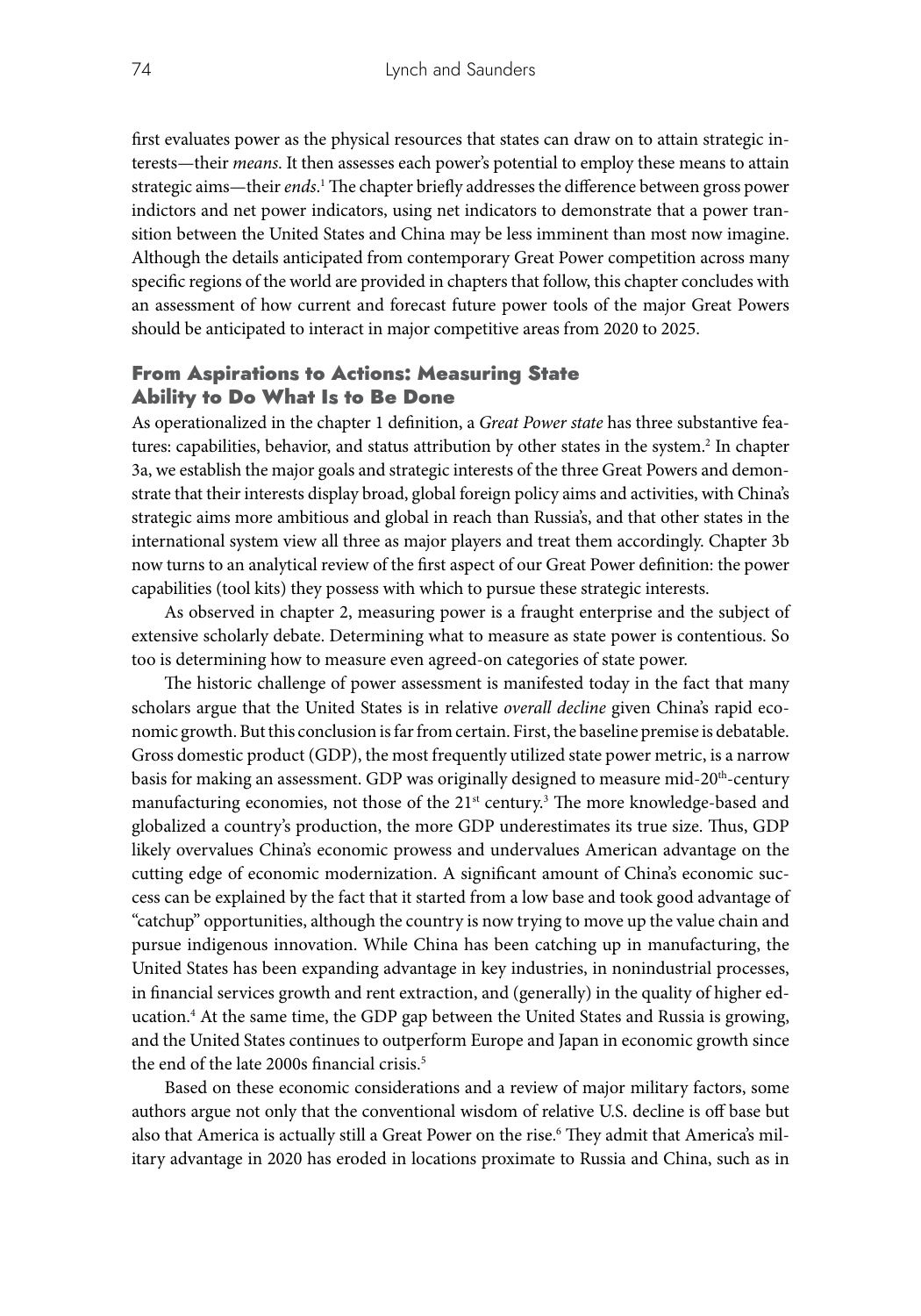Crimea and the South China Sea, compared to 2000 and that these are now intense strategic interest areas and likely to be contested sternly in Moscow and Beijing. But they assess that with enough at stake and enough political will, the United States still has an unmatched capacity to concentrate overwhelming military in any area of armed hostilities.7 They argue that the advantage is greater to the extent that America's allies in a given armed conflict zone are willing participants. Their judgment is that America's advantage in this area of hard power deployment/concentration ability will remain robust through 2030.

This chapter cannot grapple with all the details involved in measuring state power. Most scholars measure power in terms of resources, specifically wealth and military assets. They assume these gross power indicators are good enough, serving as "rough but reliable" measures of power, and they are the "best comparable indicators available given data constraints."8 In general, the chapter acknowledges inherent measurement limitations but mainly utilizes canonical measures of Great Power capabilities. Yet it also moves beyond canonical economic and military factors to consider some other nonstandard power tools important to Great Power strategic influence in the 21<sup>st</sup> century, such as levels of economic innovation and engagement with private global financial markets; resonance and popular appeal of state ideology,

"Since the 1990s, and especially since the 2008 financial crisis, hundreds of books and thousands of articles and reports have asserted that the United States' economic and military edge over other nations is eroding and that the world will soon become multipolar. . . . The main evidence cited for these trends is China's rising GDP and military spending and various statistics that are essentially subcomponents of GDP—most notably, China's massive manufacturing output; volume of exports; trade surplus with the United States; infrastructure spending; consumer spending and large government bureaucracy and scientific establishment. . . . The problem, however, is that these are the same gross indicators that made China look like a superpower during its century of humiliation: in the mid-1800s. . . . China may (today) have the world's biggest economy and military, but it also leads the world in debt; resource consumption; pollution; useless infrastructure and wasted industrial capacity; scientific fraud; internal security spending; border disputes; and populations of invalids, geriatrics, and pensioners. China also uses seven times the input to generate a given level of economic output as the United States and is surrounded by nineteen countries, most of which are hostile toward China, politically unstable, or both."

*—Michael Beckley, "The Power of Nations,"*  International Security *43, no. 2 (Fall 2018)*

language, and culture; and a consideration of a relatively new approach to understanding national power and comparison of relative state power with an index that better considers net economic and military resources (assets less costs) than historic national capability indicators. The chapter thus focuses on the power factors most germane to the five categories of major state interaction developed in table 2.2, table 3a.1, and reprised in table 3b.1.

### **Major Political and Diplomatic Tools**

These tools include objective measures of the state's presence in multilateral political institutions and qualitative assessment of its influence in intergovernmental organizations. They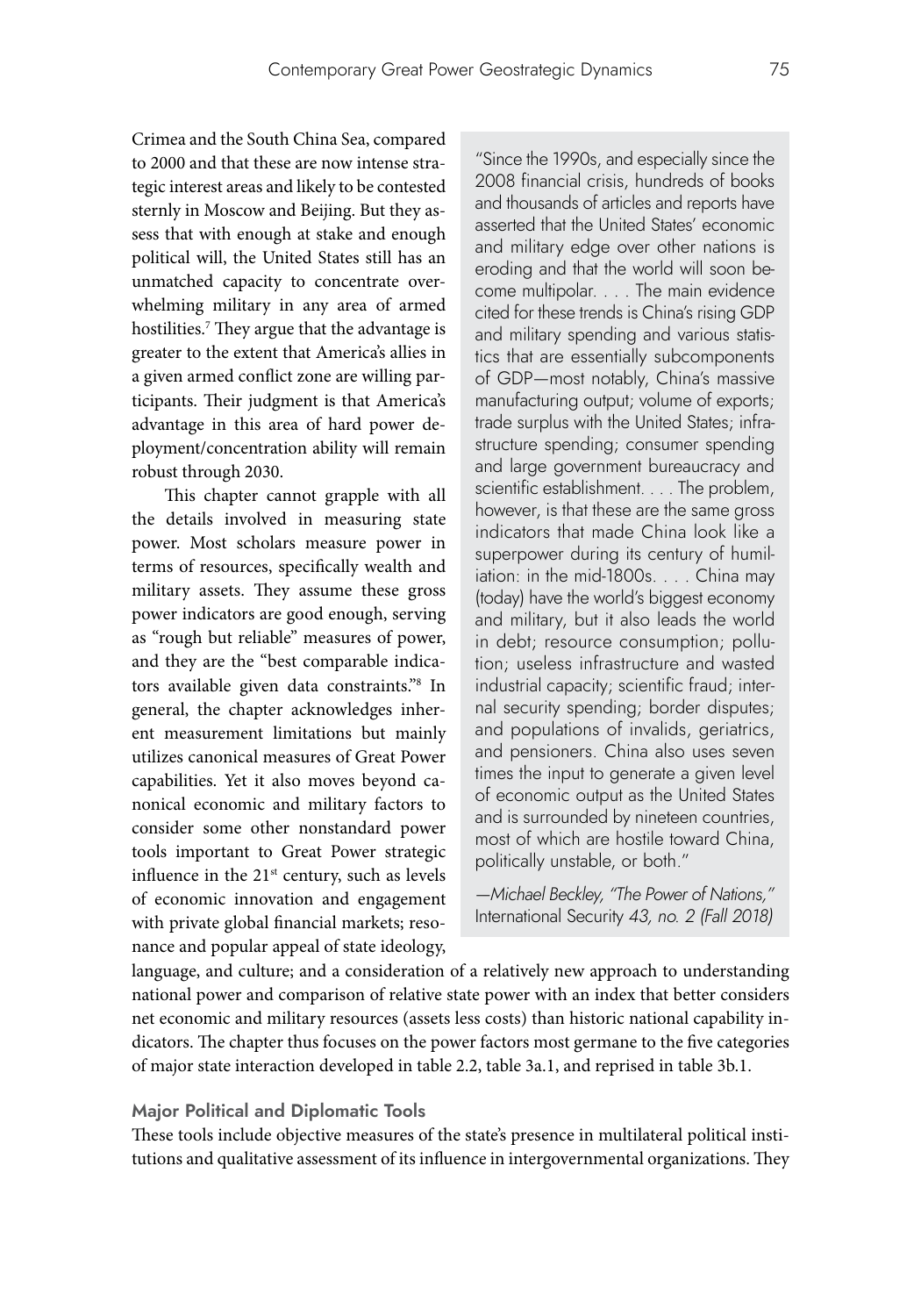| Table 3b.1. A Framework for Assessing the Aspects/Categories of Competition |                                                                                                                                                                                         |  |  |  |
|-----------------------------------------------------------------------------|-----------------------------------------------------------------------------------------------------------------------------------------------------------------------------------------|--|--|--|
| <b>Competitive Aspect/Category</b>                                          | <b>Main Competitive Elements</b>                                                                                                                                                        |  |  |  |
| <b>Political and Diplomatic</b>                                             | Levels of influence in multilateral institutions, key posts held that control<br>multilateral institutions, and number and strength of political alliances.                             |  |  |  |
| Ideological                                                                 | Values and political systems' appeal.                                                                                                                                                   |  |  |  |
| Informational                                                               | The manner and degree of transnational communications: open and<br>transparent vs. closed and restrictive. Extent of denigration of "the<br>other" in mass communications.              |  |  |  |
| Military                                                                    | Size, posture, and technological edge of armed forces. Cohesion and<br>capacity of military alliances.                                                                                  |  |  |  |
| Economic                                                                    | Size, technological breadth, diversity, and resource base of national<br>economy. Innovation ecosystem of national economy, including access<br>to and management of financial capital. |  |  |  |

also include a quantitative overview of the state's geopolitical diplomatic presence and its political tools for securing key state partners and multistate alliances.

- Major Ideological Tools: These power factors consist of qualitative assessments regarding the attractiveness of the Great Power's values, narratives, and political system in other states. The trajectory of this soft power attractiveness is best evaluated in geopolitical polling results.
- Major Informational and Communications Capabilities: The qualitative dimensions of this competitive category are more important than the quantitative ones. State power tools include the degree of penetration by key communications technologies in vital geostrategic regions and around the globe. In addition, the state tool kit in this area incorporates the manner in which competitive visions of information pathways and system openness play with Great Power states and those lesser states integrated/integrating in the communications networks.
- Major Military Capabilities: These capabilities include the classical quantitative hard power comparative assessments of available major weapons systems, which are the easiest to measure. This chapter also focuses on military systems and capabilities harnessing emerging commercial technologies from leading-edge commercial areas. Military tools include those with the potential for influence and suasion, such as the cohesion and capacity of military alliances and the manner in which military technology sales and military personnel exchanges work to enhance state aims and potential adversary perspectives.
- Major Economic Tools—Commercial and Financial: Economic power is often understood as the ultimate foundation of military power and a strong influence on the other forms of state power. Here, the canonical economic growth dynamics are measured in nominal GDP, nominal GDP per capita, and level of industrialization. The chapter also considers the amount and impact of outbound direct foreign investment—governmental and private. To properly understand the influence of modern and future economic power factors, financial linkages and innovation potential are described and analyzed with reference to the percentage of global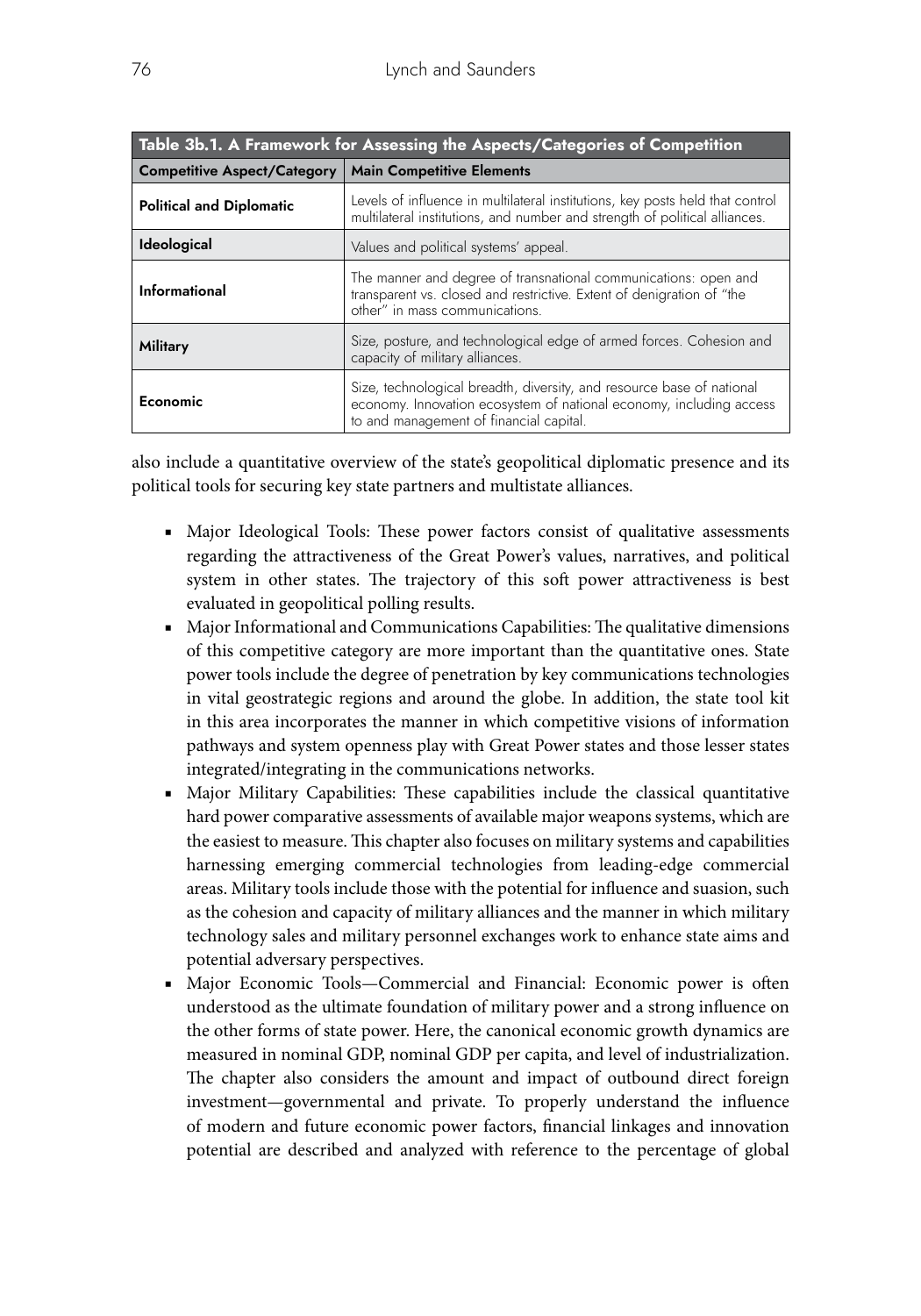

**Figure 3b.1. Comparison of Great Power GDP**

*Source*: Chart generated by authors. Data sources are at the online appendix B of this volume, available at <https://ndupress.ndu.edu/Contemporary-GPC-Dynamics-Matrix/>.

private investment transactions. Additionally, the level and trajectory of economic innovation potential in the state is discussed.

The chapter ends with the use of a relatively new index of net overall power that purports to better capture economic and military capabilities less cost by combining GDP with GDP per capita as well as military capabilities and internal costs—yielding an indicator that better accounts for overall net national size and efficiency.<sup>9</sup>

# Great Power Competitive Postures and Tool Sets

### **U.S. Competitive Posture and Tool Sets**

*General American Power Factors and Approaches.* Nominal U.S. GDP in 2019 was an estimated \$22.32 trillion, ahead of China's \$15.3 trillion and Russia's \$1.7 trillion (see figure 3b.1). America remained the world's top and most dynamic national economy, generating 23.9 percent of global GDP in 2019, far ahead of its nearest competitor, China, with 15.9 percent that year.10 The U.S. share of the global GDP remains in slow relative decline, but it is anticipated to generate about 21 percent of global GDP in 2035. Given canonical projections in 2020, China's nominal GDP would be about 25 percent of the global total in 2035, surpassing that of the United States in about 2030.<sup>11</sup> The United States is not an export-dependent economy, but about 10 percent of its nominal GDP in 2018 was goods exports (\$2.5 trillion). America also is the world's leader in services exports, with \$828 billion in 2018 nominal value led by audiovisual technology, banking services, energy, express delivery, information technology, insurance, and telecommunications service industries.<sup>12</sup> Top U.S. export customers in the 2010s were China, Canada, and Mexico, all of which were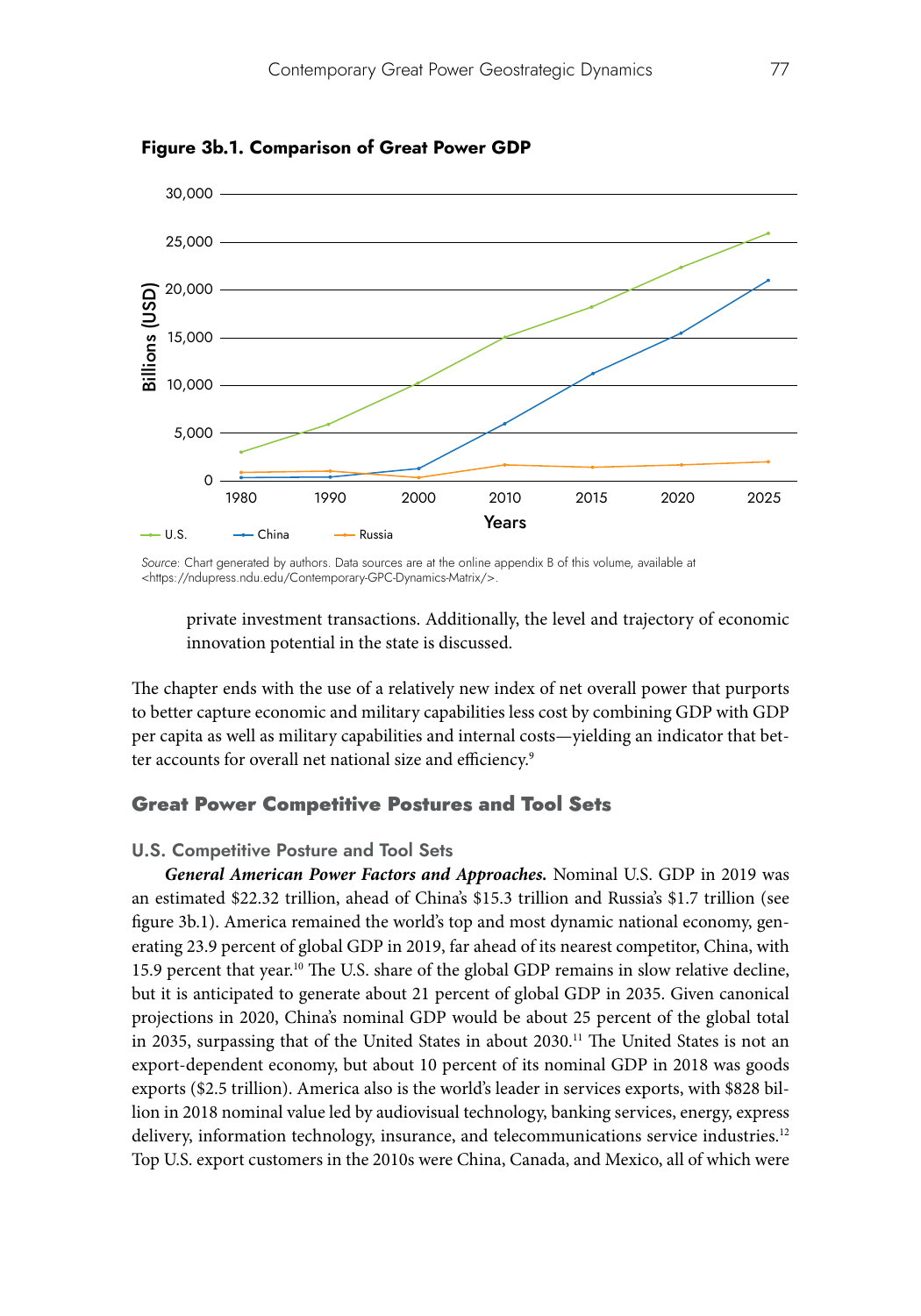| Table 3b.2. Percentage Disparity Between Gross and Net Overall Power Factors<br><b>Using Beckley's Net Power Index</b>                                                   |      |      |      |      |  |
|--------------------------------------------------------------------------------------------------------------------------------------------------------------------------|------|------|------|------|--|
| <b>Great Power Rivalries</b>                                                                                                                                             |      |      |      |      |  |
|                                                                                                                                                                          | 1990 | 2000 | 2010 | 2015 |  |
| U.S. vs. Russia                                                                                                                                                          | 10   | 10   |      | 5    |  |
| U.S. vs. China                                                                                                                                                           | 24   | 30   | -35  | 23   |  |
| Russia vs. China                                                                                                                                                         | 32   | 45   | 49   | 37   |  |
| $\sqrt{2}$<br>$\mathbf{v}$ $\mathbf{v}$<br>$\mathbf{r}$ and $\mathbf{r}$ is the state of $\mathbf{r}$<br>$\cdots$<br>$\sim$ $\sim$ $\sim$ $\sim$ $\sim$<br>.<br>$\cdots$ |      |      |      |      |  |

*Note*: Values calculated with the formula provided by Michael Beckley and from the data found at tab 2 of the online appendix B of this volume, available at <https://ndupress.ndu.edu/Contemporary-GPC-Dynamics-Matrix/>. The noteworthy "blip" in these comparative gross-to-net power index values beginning in 2010 comes from the revaluation of one of the input Correlates of War (COW) Composite Index of National Capability index values significantly reevaluated in the late 2000s by COW to better account for economic factors.

linked into complex regional and global supply chains accounting for a high percentage of U.S. manufactured exports.13 Forty-seven percent of the U.S. economy is industrialized (see table 3b.2). Almost 19 percent of American manufactured exports were in the high-technology category in 2018, lower than the 31 percent of China's exports in 2017 but near the global average of 18 percent for 2018.<sup>14</sup> In mid-2018, the United States began a trade war with China, which over its first 18 months had become the most serious disruption in global commerce in nine decades.15 Analysis of the Sino-U.S. trade war through September 2019 revealed the effort to be a double-edged sword. China's lost export revenue was triple that of the United States (\$53 billion to \$14.5 billion), but it had not achieved any substantive movement in the Chinese economic behaviors it was seeking to change. Moreover, key

"Those [states] that have the resources to do so will generally try to increase their military capabilities so as to reduce their vulnerability to coercion and attack. . . . Both strong and weak states may also enter into alliances intended to fend off potential enemies, or to overwhelm opposing powers or coalitions. . . . As a state's capabilities grow, . . . rising powers typically attempt not only to secure their borders but also to reach beyond them, taking steps to ensure access to markets, materials, and transportation routes; to protect their citizens far from home and defend their foreign friends and allies; to promulgate their religious or ideological beliefs; and, in general, to have what they consider to be their rightful say in the affairs of their region and of the wider world."

> *—Aaron L. Friedberg,* A Contest for Supremacy *(2012)*

sectors of the U.S. economy—exporters of minerals and ores, forestry products, agribusiness, and transportation systems—lost substantial amounts of revenue and were disturbed that China has found alternative global suppliers, meaning potential lasting damage to their export revenues.<sup>16</sup> The "phase one" U.S. trade deal with China announced in January 2020 involved Chinese agreement to lift some retaliatory tariffs and commit to substantial increases in imports from the United States.17 But trade disruptions due to the novel coronavirus (COVID-19) pandemic of 2020 make it unlikely that China will fulfill those commitments.

The United States has been ranked in the top dozen innovative countries over the past decade and is expected to remain a global leader as an incubator for innovative manufacturing and services delivery for at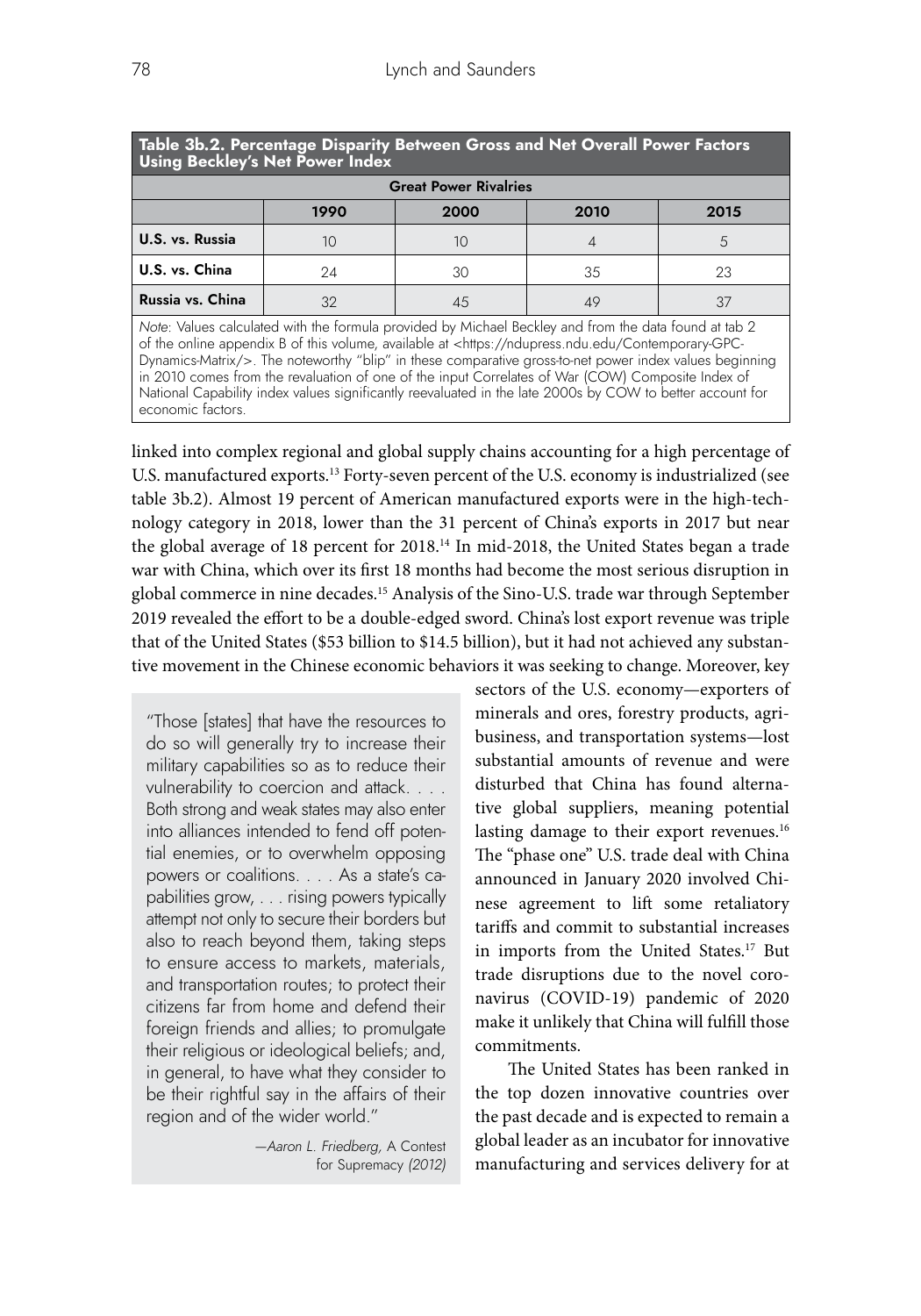

**Figure 3b.2. Correlation Between Level of Industrialization and Percentage of Commercial Global Financial Markets**

*Source*: Chart generated by authors. Data sources are at the online appendix B of this volume, available at <https://ndupress.ndu.edu/Contemporary-GPC-Dynamics-Matrix/>.

least the next decade. The United States also has been the dominant nation in private global financial markets for decades, accounting for 53 percent of activity in 2018.18 China and Russia barely register on this measure of financial activity and corresponding revenue from global commodity and services exchange (see table 3b.2). The U.S. share of commercial financial markets has continued to grow over the past decade, and the anticipated continuation of this trend is a significant future U.S. economic growth advantage not easily accessed by other governments, so long as U.S. financial entities remain attractive compared to other options.<sup>19</sup>

At the same time, U.S. Government management of foreign access—governments and individuals—to America's dominant financial markets is both a power opportunity and a challenge. It gives the United States a unique coercive economic power tool to modify foreign entity behaviors by denying or restricting foreign access to preferred U.S. financial institutions should their behaviors counter American national interests. Sharper than diplomatic censure while gentler than military confrontation, financial sanctions can be appealing as an asymmetric U.S. power tool. The United States has used sanctions with far greater frequency since 2000, especially against known and suspected terrorists and their financing agents during the war on terror.<sup>20</sup> But overuse of financial sanctions can backfire, encouraging U.S.-sanctioned countries and groups to turn to alternative financial arrangements, reducing the effectiveness of the sanctions and straining relations with longstanding U.S. economic partners affected by the secondary impact. Over time, sanctioning can create incentives for friends and foes to develop alternative financial structures and arrangements that can work around U.S. entities and erode American current dominance in commercial financial services.<sup>21</sup>

Another risk to U.S. economic strength and future power standing lies in its level of national debt. As of late 2018, the United States had a nominal total national debt of \$21.8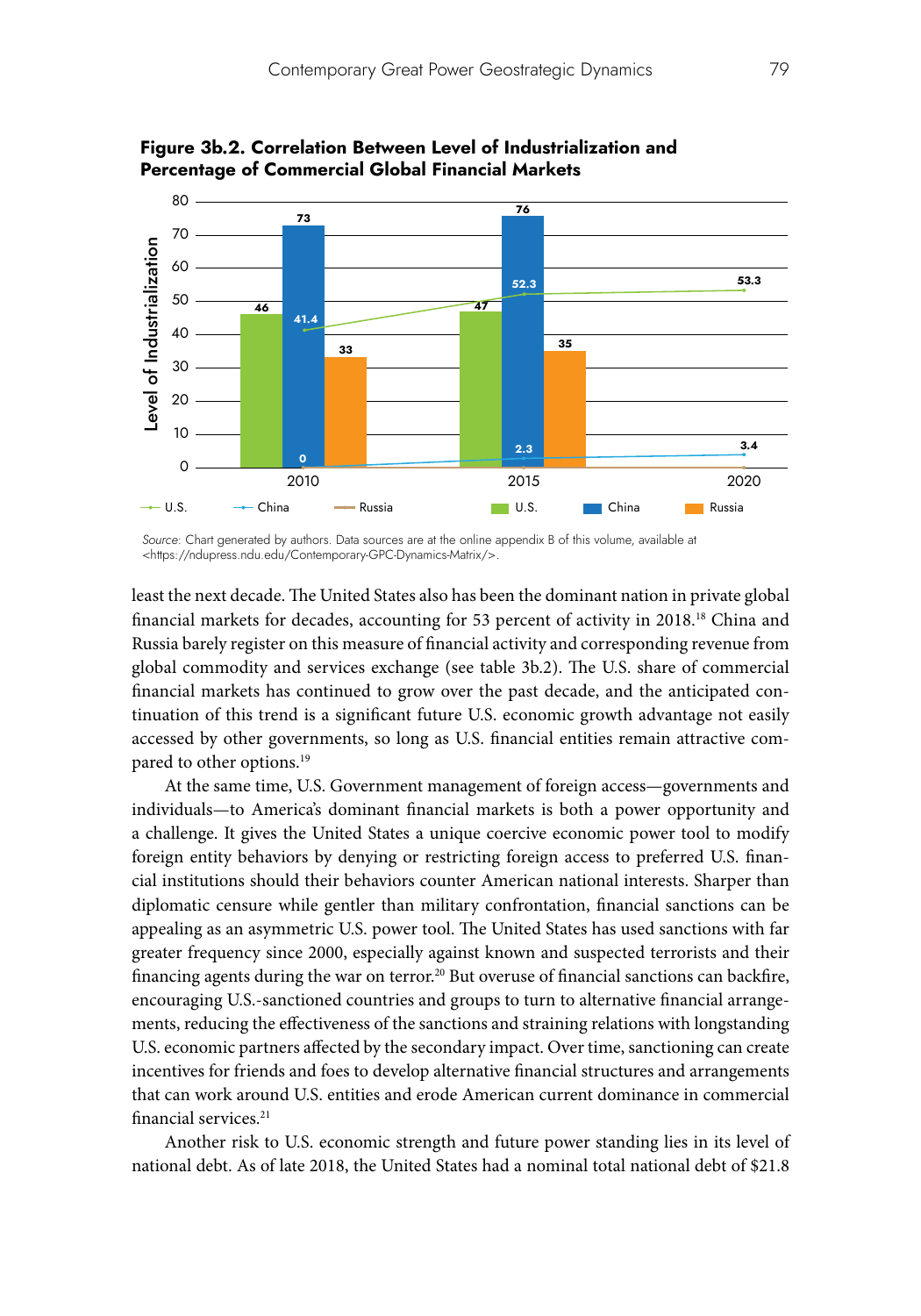trillion, almost 100 percent of its nominal GDP. About 28 percent of that debt (\$6.3 trillion) was held by foreign entities, with the top three holders being China (\$1.1 trillion), Japan (\$1 trillion), and Brazil  $(\$0.3$  trillion).<sup>22</sup> Thus, 72 percent of U.S. total national debt was held by U.S.-based investors, making it more of a domestic than a foreign relations challenge. The risks to U.S. economic standing and military investments would come in the out years if debt continues to grow. Interest on the national debt and spending for mandatory government programs, such as Medicare, could eat an ever-increasing piece of the Federal budget, leaving fewer dollars for the application of U.S. military, diplomatic, and economic power and influence activities around the world. Financing the debt also could drive up interest rates and reduce private investment in economic activity and technological innovation.23

The 2020 COVID-19 pandemic will have significant impact on the global economy as a whole, but its impact will not be evenly distributed. The United States could conceivably come out of the pandemic with economic scars that would see atrophy in these significant advantages. However, unless it makes some truly intemperate health or economic policy decisions, it seems more likely that post-COVID-19 America will remain in a relatively similar economic posture with respect to its Great Power rivals.

America's three-decade advantage of military-technological superiority—especially in precision-guided weapons and their sensors, information technology, and space-based networks—can no longer be assumed in this dawning era of Great Power competition. Yet the United States remains demonstrably superior across most major measures of military power. Absent some crushingly ill-considered decisions, America should remain the dominant military state for at least the coming decade. After several years of low-level increases, American military spending grew from \$716 billion during fiscal year 2019 to \$738 billion for fiscal year 2020. These figures triple the Chinese official defense budget and are 16 times that of Russia. This spending is forecast to slow again into the 2020s as domestic priorities and concerns about U.S. national debt return to political prominence.<sup>24</sup>

The U.S. nuclear arsenal remains below its treaty-limited number of 1,600 warheads, with 1,350 strategic nuclear warheads deployed on 650 land-based intercontinental missiles, 158 strategic bombers, and 18 nuclear submarines. In 2018, the United States launched a program to modernize its nuclear weapons arsenal and delivery systems—especially the overworked, dual-capable strategic bomber fleet—to assure its strategic deterrent value in the face of fast-emerging delivery technologies. The all-volunteer U.S. military consists of approximately 1.29 million Active-duty forces as of 2017: 470,000 active in the Army, 183,000 in the Marine Corps, 320,000 in the Navy, and 313,000 in the Air Force. The United States maintains forces with global reach and operational capability across a full spectrum of military operations.

The Navy is optimized for global presence with 12 top-end aircraft carriers and 12 smaller ones, compared to 1 operational carrier for China (with 2 more on the way) and 1 inoperable carrier in Russia. Its surface fleet features almost 90 frigates and destroyers, most with antiair, antiballistic missile, and antisubmarine capable systems. The Navy has 68 modern submarines, 18 of which are ballistic missile carriers and all of which are nuclear powered and thus capable of extended range and duration operations. Sixty percent of Navy assets and operations took place in the Pacific Ocean during 2018. The combined U.S. aviation fleet constitutes a force with global reach, featuring 2,300 modern fighter aircraft,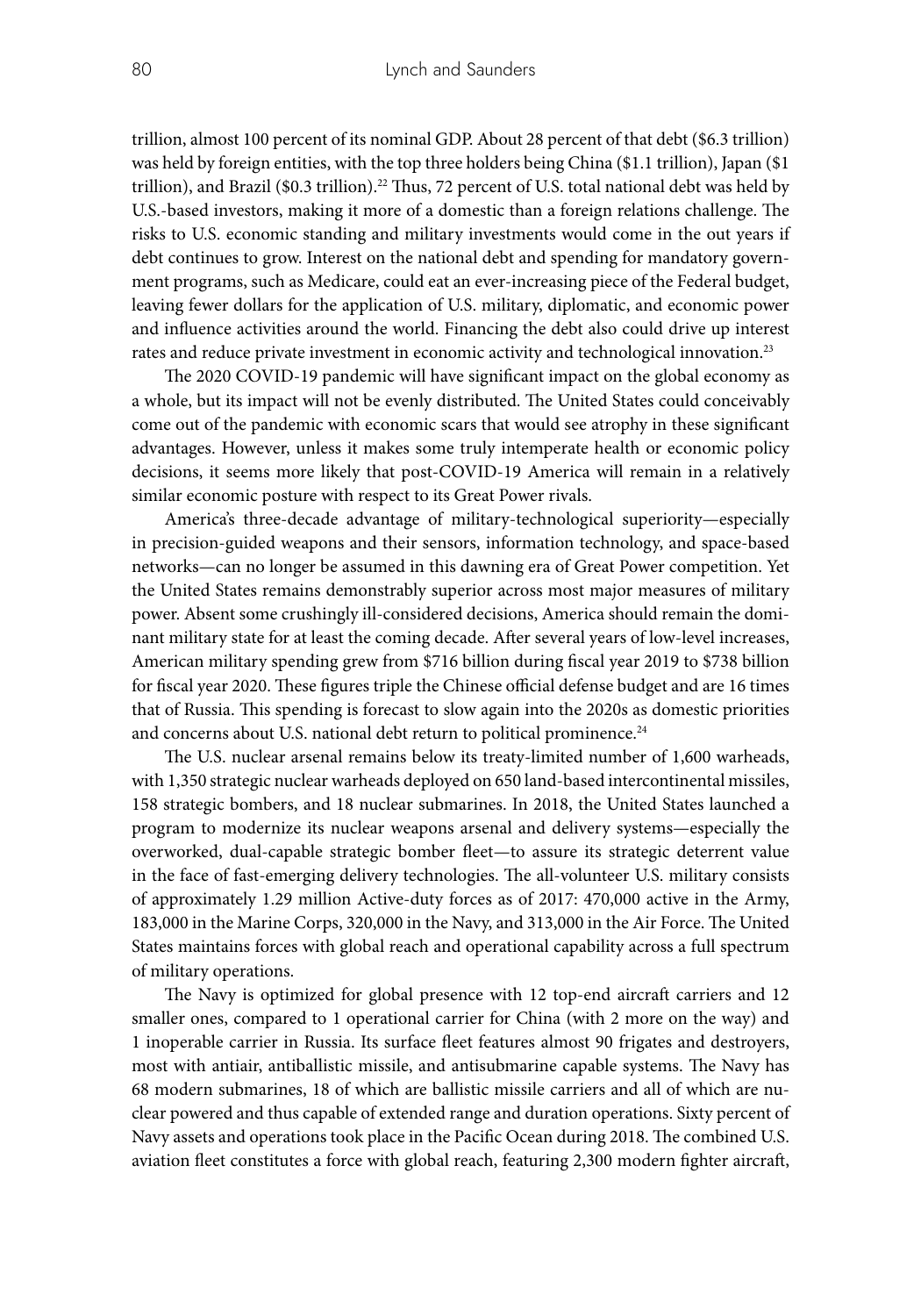2,800 attack aircraft, 1,150 transport aircraft, and over 5,700 total helicopters, including 970 attack helicopters.25 As of 2017, the United States also has a fleet of 7,500 unmanned aerial systems (UAS), 10 percent of which (786) were strategic-range, mid- and high-altitude, long-endurance intelligence or strike platforms. The United States will spend about \$12 billion per year in 2020 and 2021 to retain its lower end UAS fleet while investing in research and development for new strategic UAS technologies to modernize a strategic fleet that has become increasingly vulnerable to the growing number of air defense and electronic warfare capabilities of the Great Powers and other international actors.<sup>26</sup> America's number of troop transports, helicopters, and fighter jets dwarfs those of any other nation, and more than doubles those found in the next largest force, the Chinese military. The Army has engaged in two decades of low-intensity conflict and special operations forces counterinsurgency and counterterrorism operations but retains a fleet of 6,000 technologically sophisticated main battle tanks, 39,000 armored fighting vehicles, and 3,000 artillery and rocket forces—most of which are operational and deployable worldwide.

America's military reach and power capacity are significantly augmented by formal military alliances in Europe and Asia and strategic partnerships with individual nations in the Middle East, South Asia, Africa, and the Americas. These alliances have come under increasing duress in the late 2010s, but their structures remain intact. U.S. military forces have military interoperability with the 28 North Atlantic Treaty Organization (NATO) nations and with two dozen other key allies and strategic partners across the Middle East and the Pacific. Perhaps more significantly, in a 2019 Pew International Survey, a median of 27 percent of respondents in 17 countries named the United States as their state's most dependable partner, while only 6 percent cited China and 4 percent Russia.<sup>27</sup> The United States remains the world's largest arms exporter, with 36 percent of the global total in 2018. Of the 25 countries buying the most weapons from the United States, 10 are either NATO member nations or part of other alliances formed with the United States since the Cold War.<sup>28</sup> With many of its military partners, the United States conducts security assistance and arms sales programs. Annual government-to-government U.S. defense assistance to foreign allies and partners averaged approximately \$43 billion per year over the decade of the 2010s, with conspicuous spikes above that in 2012 and 2018.29 Major partner states for U.S. Government military foreign sales support and security assistance are the states of the Middle East, Israel, Egypt, and Pakistan.

American diplomatic and political assets have been under strain for a decade, but they still provide the United States with unmatched structural power and opportunities to favorably compete with would-be rivals. The United States is a full member of 22 formal international government organizations, including the United Nations Security Council Permanent Five, and the largest voting member of the International Monetary Fund and World Bank, and has been a leading member of the World Trade Organization and World Health Organization. $30$  For the past two decades, and especially since 2017, American policymakers have confronted a persistent question: Are the benefits of leadership of post–World War II, cooperative international organizations that help lock in predictable, U.S.-friendly policy orientations and minimize the need for Washington's use of coercive power worth the price of the institutional maintenance costs and the sacrifice of a degree of political autonomy?<sup>31</sup>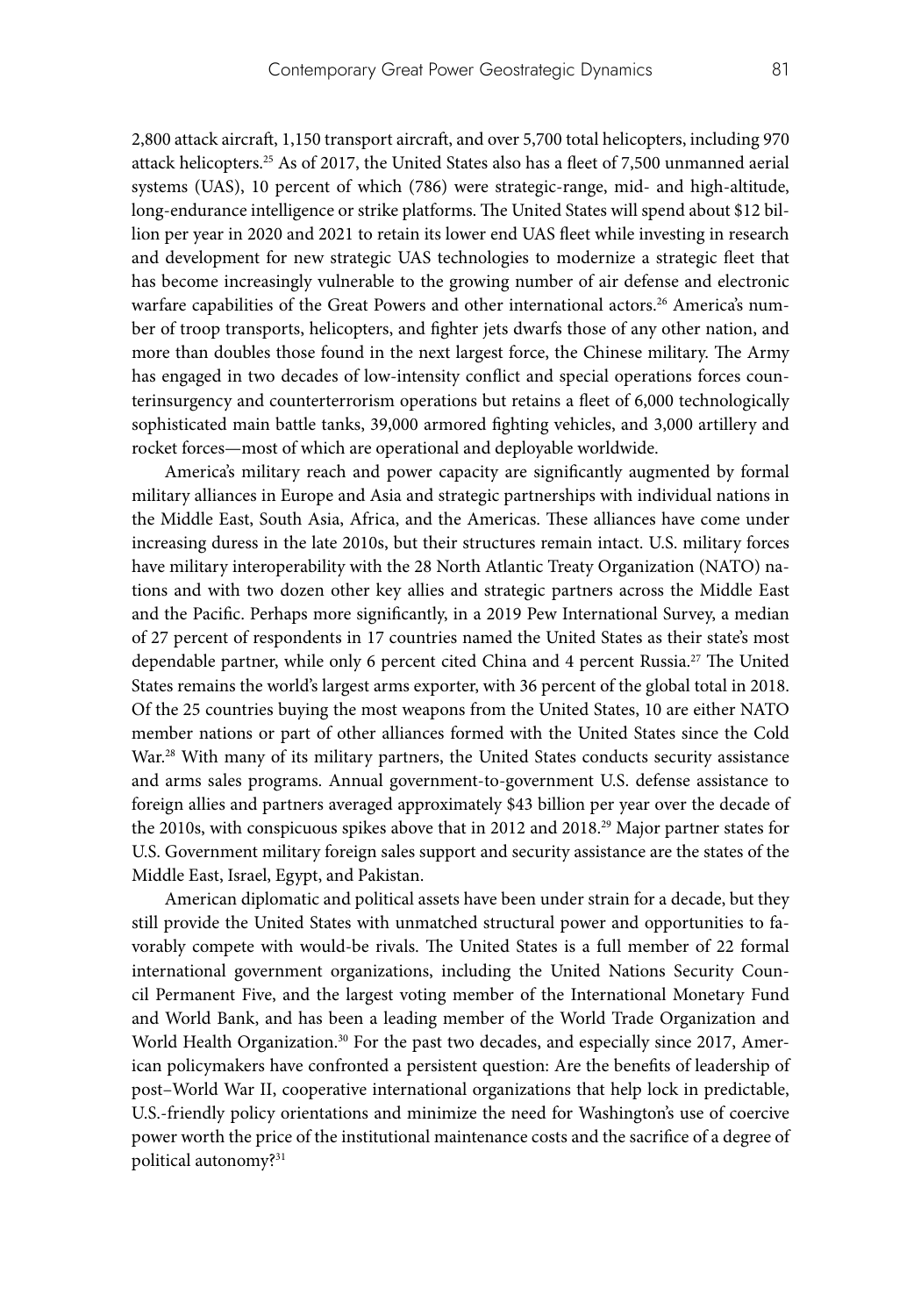Well before the administration of Donald Trump, American skeptics of global institution participation tapped insular and nationalist tendencies in the U.S. public to erode support for participation and maintenance, but national polling in 2018 indicated that a majority of Americans continue to view U.S. international engagement and leadership of global institutions and alliances worth the cost.<sup>32</sup> U.S. leaders, if they choose to do so, have the public support and material resources to reverse the recent accelerated skepticism of U.S. international engagement. The still-dominant U.S. position in many intergovernmental and nongovernmental organizations means it can recover from the domestic political exploitation of ordinary citizens' grievances with "globalism." American influence in longstanding international institutions can be reinvigorated with the political will to sponsor and fund programs that enhance transparency into global institutions and, at the same time, generate domestic policies that do a much better job of compensating aggrieved U.S. national constituencies that consider themselves "losers" from the economic and social adjustments resultant from the international trade, financial flows, migration, technological change, and international legal decisions identified with globalization.<sup>33</sup>

Measures of American ideological resonance and cultural identity are mixed in 2020, but generally remain stronger than those for its main competitors. The years 2017 and 2018 witnessed a sharp decline in international views of the United States and its Presidential leadership. In 2016, a median of 64 percent of international respondents in the Pew Global Attitudes Survey held a favorable view of the United States and had confidence in President Barack Obama to direct America's role in the world. By 2017, only 49 percent viewed the Nation positively and just 22 percent felt confident in President Trump's leadership.34 Yet a subsequent 2019 Pew survey revealed that despite this decline, many countries still view the United States as the nation their country can most rely on as a dependable ally into the future. The allure of the American Dream—the interdependence of prosperity, individual freedom, and liberal democracy—remains a positive attribute in most corners of the world.35 While not without backlash, American products, popular culture, and basic individual rights are resonant around the globe. They are well marketed and do not require Americans to be physically present to exert this influence.<sup>36</sup>

Despite some notable erosion in confidence about the American ideal, its global appeal dwarfs that of any other country's narrative and provides a fungible power attribute if applied wisely. The COVID-19 pandemic provides another opportunity for Washington to market this appeal wisely. Equally important, English is the dominant global language for business, industry, and cultural exchange—1.8 billion people speak English, and an increasing number of multinational corporations require English as their common corporate language. $37$  Fifty-five of the top 100 universities in the world are in the United States, and despite a decline in international student applications that began in 2012 and accelerated in 2017, revenue generated by American higher education in 2018 was nearly \$41 billion double the value of soybean exports and only modestly below U.S. automobile exports (\$53 billion).38

In the information dissemination and communications arenas, longstanding American preferences are under duress in 2020. Yet here again, the United States possesses the economic strength and technological know-how to compete favorably, if not perfectly, across the information domain. Global acceptance of the U.S. preference for free and open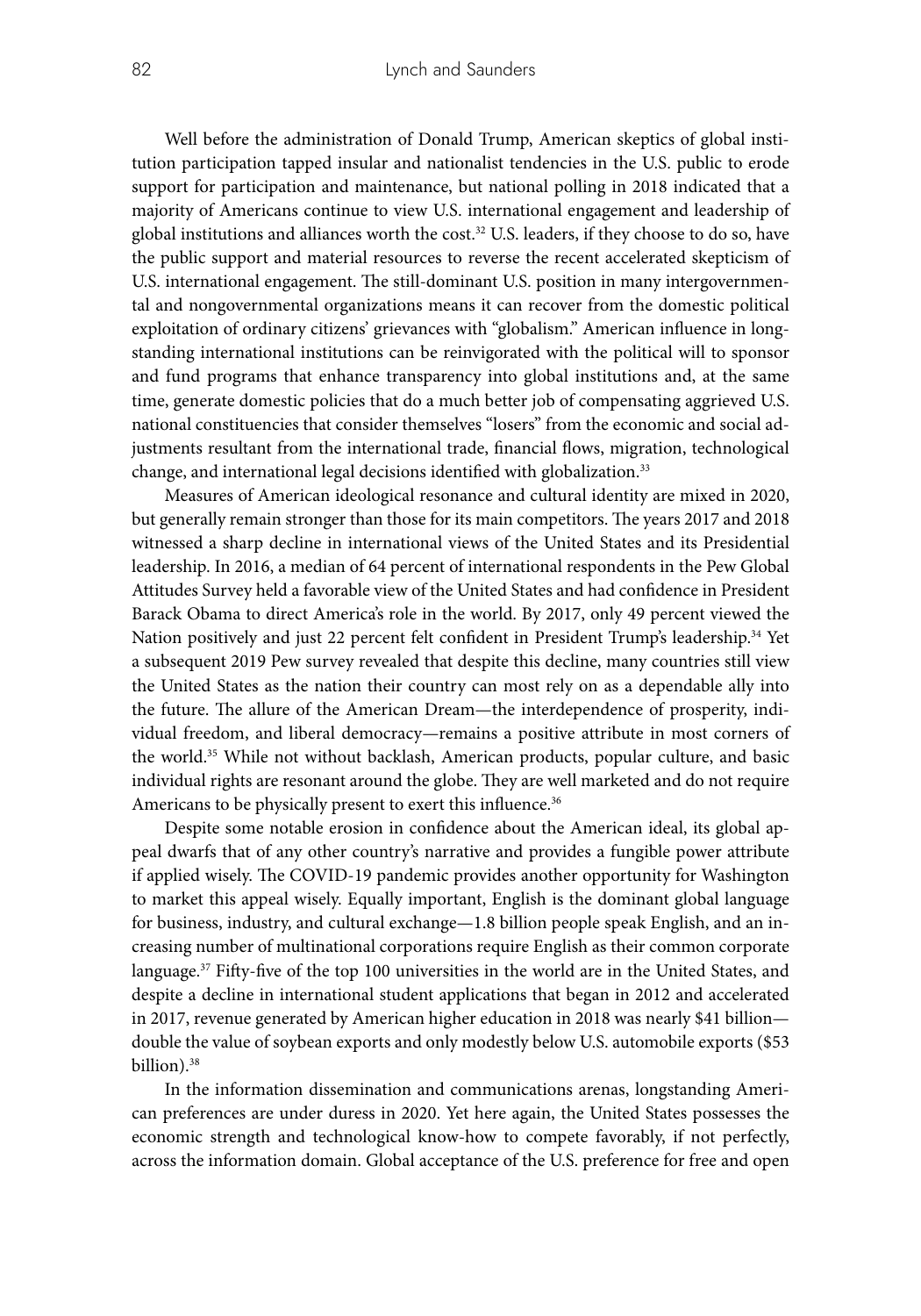communications, including over the Internet and social media networks, has been badly bruised in the decade since 2010. The once dominant U.S.-led Internet Corporation for Assigned Names and Numbers oversight framework and its preference for openness and multi-stakeholder cooperation have encountered political challenges and then technological ones. China, Russia, and a number of other authoritarian states around the world believe that free and open communications on a mass scale present a threat to their national sovereignty and maintenance of domestic political order.<sup>39</sup> They each have developed technologies and protocols to constrain the free flow of information across and within their borders; some, mainly China and Iran, have completely blocked Internet and global telecommunications flows during periods of public unrest or government worry.

The United States today relies primarily on the private sector to project external information about American values and ideals—the core of the liberal capitalist brand.40 During the Cold War, the U.S. Government invested substantial resources in *public diplomacy*, a term that covered a host of overseas activities—from libraries to lecture tours, art exhibits to world's-fair-style expositions, international visitor programs to radio and television broadcasts meant to undermine Soviet censorship.41 As conducted by the United States Information Agency and the Department of State's Division of Cultural Relations, these activities sought to convey "a full and fair picture" of America. The Voice of America, Radio Free Europe, Radio Liberty, and Radio Free Asia were all publicly funded efforts to counter propaganda and provide alternative sources of information to oppressed populations.42 Today, these U.S. public information activities are mostly gone, repurposed for other diplomatic duties, or cash-starved enterprises. The State Department does maintain a Bureau of Educational and Cultural Affairs and a Bureau of Global Public Affairs that perform some similar functions (including Internet and social media outreach), but with significantly less funding and impact than their Cold War-era equivalents.<sup>43</sup>

Instead, America's most successful export, commercial entertainment, has stepped into the void and become far more influential than the remaining public diplomacy activities. Recently, a U.S. political scientist investigated the implications of this privatization of public diplomacy and found it often to be counterproductive: "Instead of showing the interdependence of prosperity, democracy, and freedom, contemporary [American] popular culture tends to single out freedom and portray it in ways that are very entertaining, but often also very alien to the concerns of most people in the world."<sup>44</sup> There is a case to be made for far greater U.S. Government attention to its external information messaging in the era of Great Power competition. America's projection of information during and after the COVID-19 pandemic will provide an opportunity to generate such additional attention. One recent positive step that might be built on was the establishment of the interagency Global Engagement Center in 2016 to coordinate U.S. Government efforts to "recognize, understand, expose, and counter foreign state and nonstate propaganda and disinformation efforts aimed at undermining or influencing the policies, security, or stability of the United States, its allies, and partner nations."45

But even if the U.S. Government devoted more resources and attention to external messaging and counter-propaganda activities, it would face a major challenge given Russian and Chinese robust propaganda and domestic censorship activities—including those that block or distort the global Internet. Technology may provide a bit of an answer to this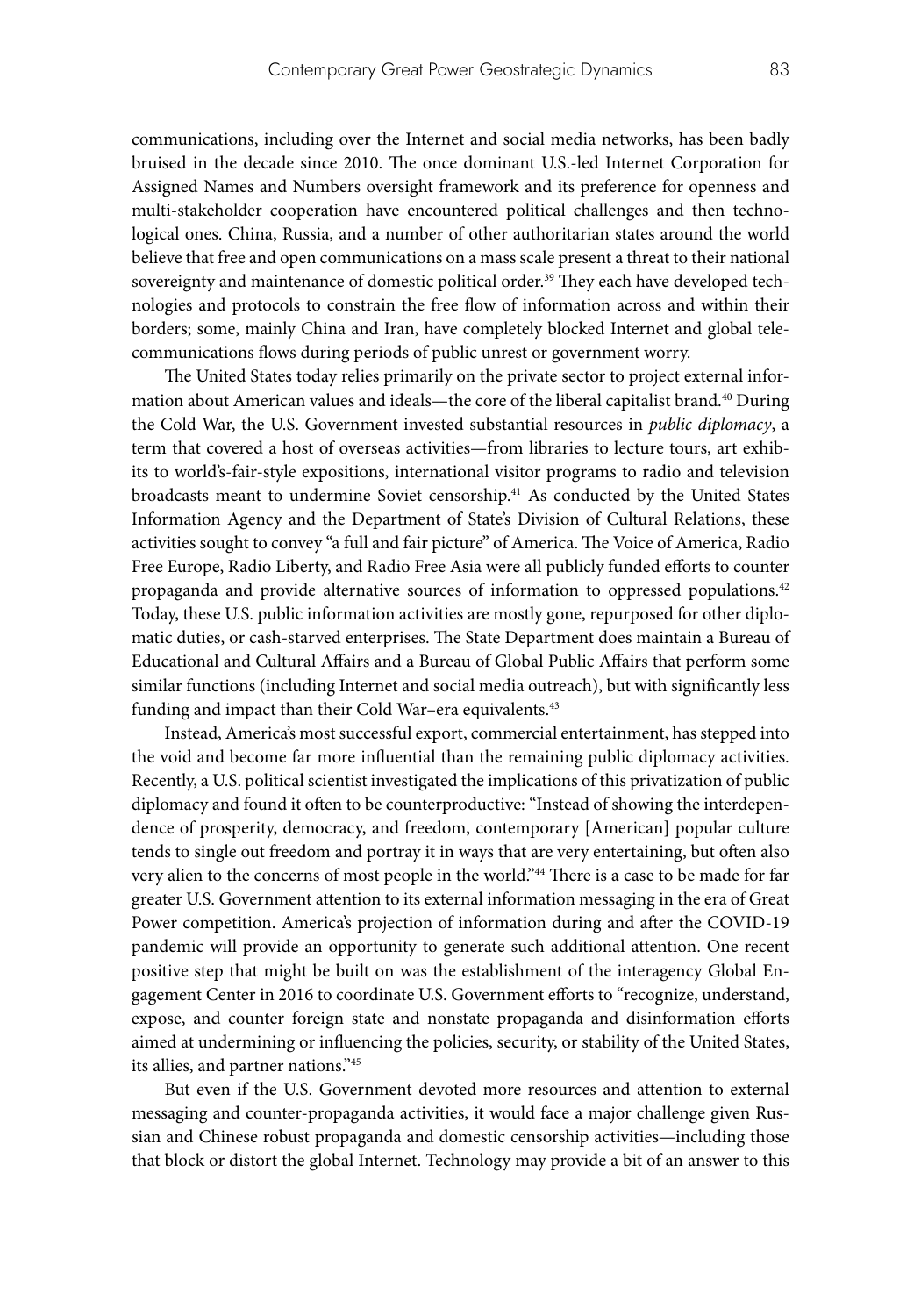challenge, for satellites do not currently play a major role in global Internet infrastructure. As addressed in chapter 5, within the next decade, a new generation of satellites could lay the foundations for an "Internet from space." That fast-emerging concept would use thousands of satellites instead of the tens of satellites used in contemporary telecommunications systems today. Laser light could then link these satellites to each other to form a network that would be able to reach remote, isolated, or even blocked regions of the world that today have no or limited access to the Internet.<sup>46</sup> Should America choose leadership in developing these technologies, and those associated with land-based relay stations and handheld phone receptors, Washington may again leverage the advantages of innovation and technology to counter the ongoing balkanization of the Internet and compete to see its norms for telecommunications and information exchange dominate this domain of state-to-state interaction. In turn, this could provide a rejuvenated U.S. public diplomacy with a conduit to project a more realistic, cohesive, and attractive American brand.

*Key American Power Tools and Their Strategic Utility.* For the period 2020 to 2025 and beyond, the United States remains relatively strong in military hard power and most of the soft power tools necessary to compete favorably in the five major areas of Great Power competition. Washington's military might—while not as dominant as in the early 2000s—is still unmatched in global power projection capacity. Although the relative size of the U.S. economy and its manufacturing base is in decline compared to China, American financial dominance is unchallenged, its innovation dynamism far more robust, and its demographic profile more conducive to long-term economic adaptation and expansion. Combined, its economic power tools—unless self-limited—remain most formidable in modern economic competition.

Core U.S. ideological messages featuring freedom, openness, transparency, and universal human rights resonate in many parts of the world, providing America with an ability to attract other states and individuals to act favorably toward American objectives and interests. Nevertheless, Washington's internal information management has been under duress from outside interference, and its external messaging remains largely a private commercial enterprise without a mandate or the means to compete with other Great Power narrative projections. Moreover, the government's recent uneven policy support for these influential soft power attributes has begun to reduce the decades-long U.S. role as the most influential Great Power in the information and ideological domains. The U.S. response to the 2020 COVID-19 pandemic, and how it is publicized domestically and internationally, will determine if America's advantages in these vital areas are eroded or reinforced.

American political and diplomatic power tools are now and will remain under duress in many specific locations around the globe in the decade of the 2020s. But even these are unlikely to be displaced by Russia or China in the near term.

#### **China's Competitive Posture and Tool Sets**

*General Chinese Power Factors and Approaches.* China's emergence as a global power is the product of its three-decade ascent to economic superpower status. From 1979 to 2018, China's economy grew at an annual rate of 9.4 percent. China became the world's second largest economy, largest manufacturer, largest trader in goods, second largest consumer of commodities, second largest recipient of foreign direct investment (FDI), and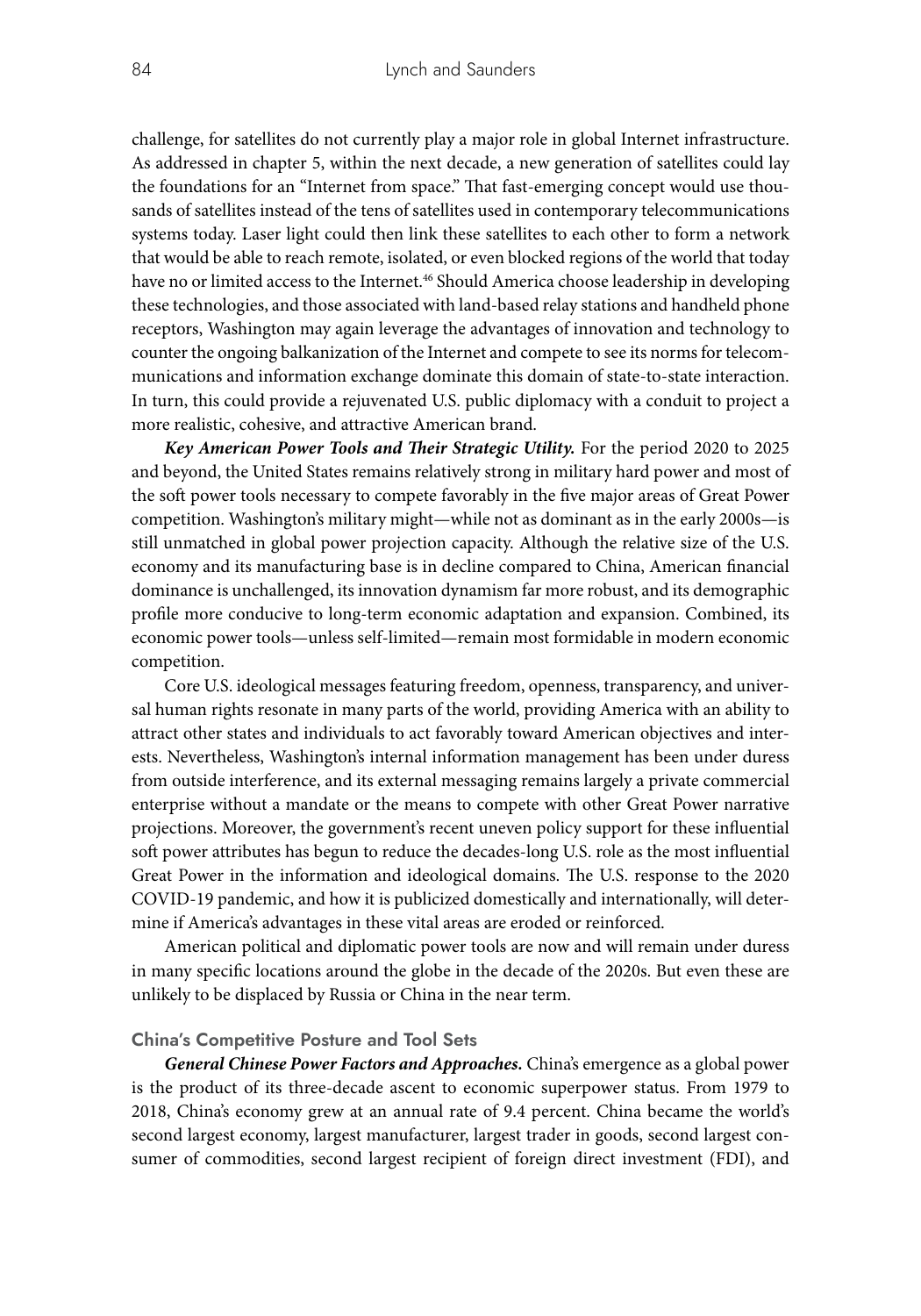largest holder of foreign exchange reserves.<sup>47</sup> In 2019, China's GDP was second only to that of the United States, at an estimated \$15.27 trillion in exchange rate terms (see figure 3b.1). China's percentage of global GDP almost tripled in the decade from 2007 to 2017, moving from 6.18 percent to 15.25 percent.<sup>48</sup> Should China continue annual growth between 5 and 6 percent per year and the U.S. growth per year remain around 2.2 percent, then China's GDP will pass that of the United States between 2030 and 2034.<sup>49</sup> Less optimistic estimates of China's growth rate and the negative implications to productivity from a rapidly aging Chinese population versus that of the United States pushes this crossover point out to beyond 2040, or later-if ever.<sup>50</sup>

China's economic rise has been significantly fueled by export growth, as Western and Asian companies relocated production to tap low-cost Chinese labor. Chinese exports as a percentage of its GDP fell 8 percentage points in the decade from 2007 to 2017, down to 9 percent by 2017. This decline reflects China's increasing reliance on domestic consumption for growth. At the same time, Asian economies tightly coupled to Chinese supply chains, resource-rich countries that export to China, and developed countries selling to China's consumer market are growing more dependent on China.<sup>51</sup>

Manufacturing plays a critical role in the Chinese economy. By 2018, China accounted for 35 percent of global manufacturing output.<sup>52</sup> China's manufacturing base is largely industrialized, with a 73 percent industrialization rate in 2010 and a 76 percent rate in 2015 (see figure 3b.2). Thirty-one percent of China's manufactured exports were high-tech ones in 2017.<sup>53</sup> Most of these exports were originally produced by Western and Asian multinationals using imported components assembled in China, but Chinese firms are moving up the technology chain to produce more of these goods on their own. Sustaining strong economic growth and accelerating China's advantages in high-end manufacturing and cutting-edge technologies are critical objectives of the Chinese Communist Party (CCP). As noted in chapter 3a, these objectives were codified in the 2015 Made in China 2025 10-year economic development plan. China's trade surplus has been as high as 10 percent of GDP but declined to 2.2 percent of GDP (about \$336 billion) in 2018. China's trade profile has been put under duress from a trade war with the United States that began in mid-2018, when the Trump administration implemented multiple rounds of tariffs on goods imported from China to force changes in Chinese industrial policies.

This trade war is the most serious disruption in global commerce in nine decades. Although China's losses from a year of this bilateral trade war totaled \$53 billion, China found alternative partners for its exports, shifted some imports away from U.S. suppliers in retaliation, and has refused to make the policy changes the United States demanded.<sup>54</sup> As addressed, the phase one bilateral trade deal aimed at easing the trade war signed in January 2020 consisted primarily of Chinese pledges to increase imports of U.S. goods and some modest measures to address U.S. concerns about forced intellectual property transfers.55 But the economic impacts of COVID-19 make it unclear if China will fulfill those commitments.

Despite policies aimed at stimulating "indigenous innovation," China ranks as the 29<sup>th</sup> nation in the world for economic innovation, much closer to Russia's 48<sup>th</sup>-place ranking than America's 5th-place ranking. However, some analysts see Chinese progress. One 2019 study observed that over the past decade, China narrowed the gap with the United States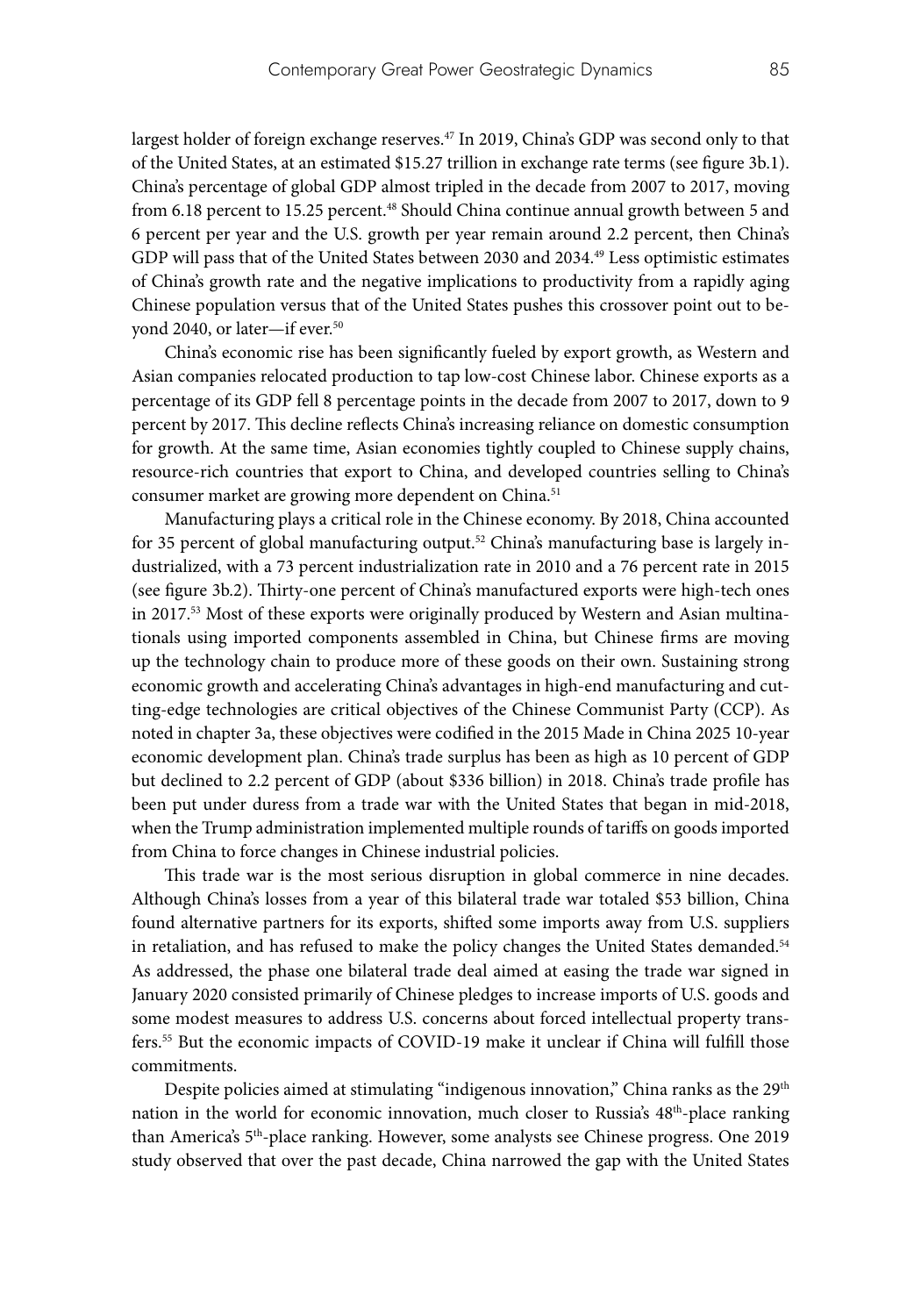on 36 indicators of scientific and technological progress and led the United States on some indicators.56 As of 2015, China accounts for only 2.3 percent of global commercial financial transactions, massively below the American 52.3 percent share and well below Japan and Western European countries (see figure 3b.2). China's trajectory in the innovation and financial markets categories suggest that it will not be immune to challenges over the coming decade in an increasingly service-based and high-tech global economy.<sup>57</sup>

Long a net recipient of foreign direct investment, China became a net exporter of investment capital in 2015. China's Belt and Road Initiative (BRI) investments have driven its outward FDI flows to above \$150 billion per year since 2015, while its FDI inflows have remained near \$140 billion annually.<sup>58</sup> The China Global Investment Tracker estimates total Chinese outbound FDI at \$1.2 trillion from 2005 to 2019 and total Chinese overseas construction projects (often funded by loans from Chinese state banks) at \$800 billion. Chinese overseas investment is focused on access to resources (especially oil and natural gas), factories, and infrastructure projects that piggyback on Chinese trade and efforts to acquire advanced technology that will support China's innovation and industrial upgrading from the United States, Europe, and Asia. Overseas construction largely focuses on the energy, telecommunications, and transportation sectors.59 In addition to direct investment, China has about \$3.1 trillion in foreign currency reserves and is one of the two (with Japan) largest holders of U.S. Government securities, with about \$1.1 trillion as of January 2020.<sup>60</sup> In addition to economic value, China's state-managed investments generate influence with foreign elites by contributing to economic development in other countries, while at the same time potentially enabling coercion if countries cannot service their loans and become overly indebted to Beijing.<sup>61</sup>

In 2020, China has an increasingly capable military with many instruments of power but does not yet match the United States and Russia. China is competitive in many areas of conventional force and weapons numbers but lags U.S. and Russian forces in several notable areas: overall level of technology, capabilities of individual systems, and power projection capacity. However, the modernization of the People's Liberation Army (PLA) has made impressive progress over the last 15 years toward the goal of being able to "fight and win informationized wars," including a major reorganization in late 2015 that will greatly improve its ability to conduct joint operations.<sup>62</sup>

The PLA Army is the largest of the services, making up about half of the PLA's 2 million soldiers (China also has about 510,000 reservists). The postreform army is organized in a standardized group army-brigade-battalion structure, with each of the 13 group armies equipped with 6 combined-arms operational brigades and 6 specialized support brigades, including artillery, air defense, special operations forces, and army aviation. PLA combined-arms brigades have operational (armored, mechanized infantry, or light infantry) and support battalions. The result is modular, relatively flexible units that can perform multiple functions and deploy by rail or air to fight away from their home garrison. $63$  As part of efforts to build a fully mechanized force by 2020, the PLA operates 5,850 main battle tanks, although only about half of these are modern, frontline systems, along with 5,800 infantry fighting vehicles and 3,950 armored personnel carriers.<sup>64</sup> The army also has six amphibious brigades that could be used in an invasion of Taiwan.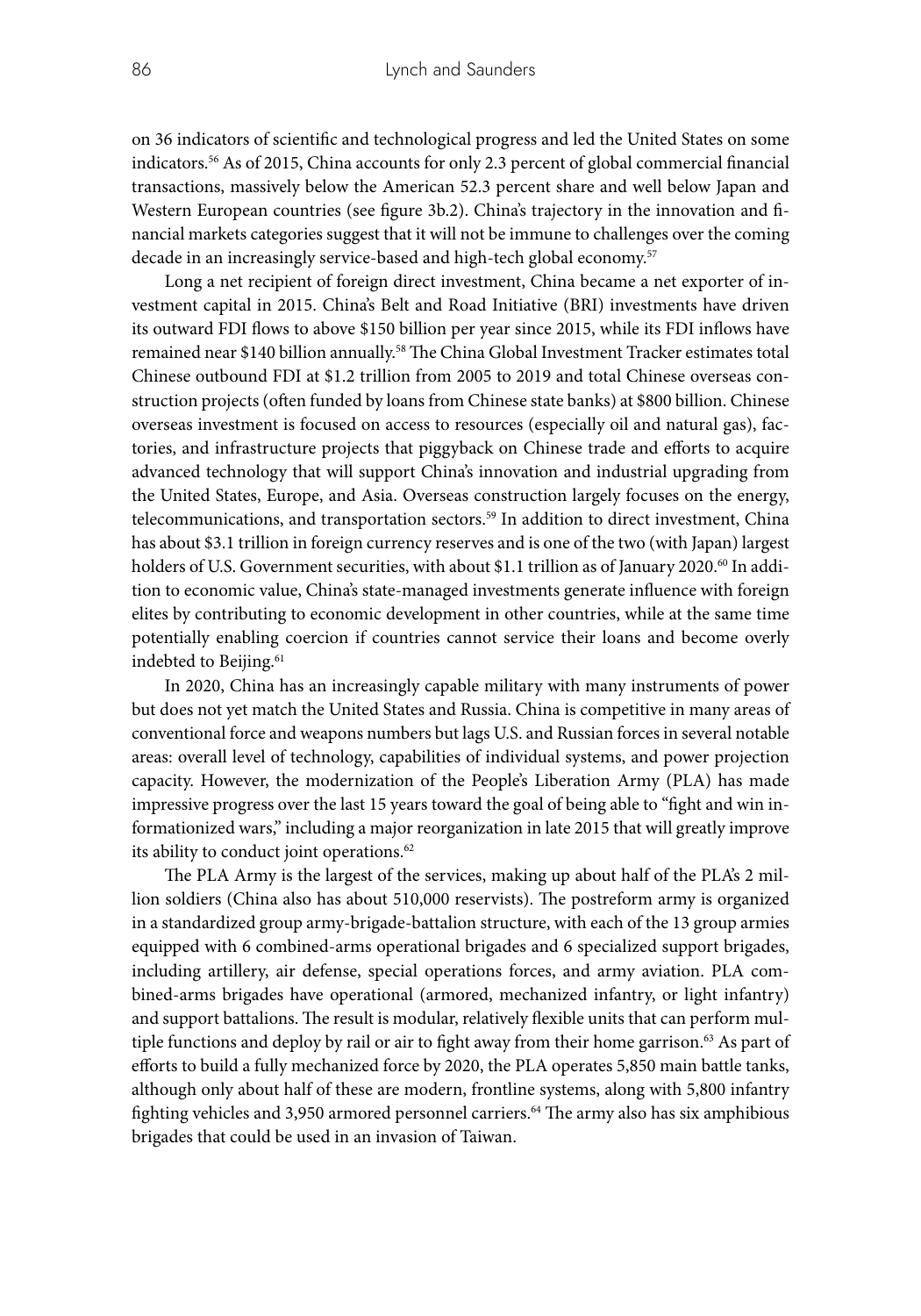The PLA Navy has been upgrading and developing new major combat platforms (surface ships, submarines, and aircraft) that incorporate modern technology, including advanced antiship cruise missiles and advanced surface-to-air missiles. Its best surface platforms, such as the new Type-055 cruiser currently in sea trials, approach U.S. and Russian capability levels, and it is outbuilding the U.S. and Russian navies as it replaces older ships with much more capable modern replacements. The navy currently operates one rebuilt Ukrainian aircraft carrier, is conducting sea trials on an indigenously built carrier, and is building a third flat-deck carrier that can launch aircraft capable of offensive operations. The navy's aircraft carriers, advanced destroyers (28) and frigates (52), replenishment vessels, and amphibious assault ships give it an increasing ability to operate further from China's coast, including into the Western Pacific and Indian Ocean. This capability is necessary to protect China's overseas interests and is reflected in China's new naval doctrine of "near seas defense and far seas protection."65

Over the last 20 years, purchases of advanced aircraft from Russia and improvements in the ability of China's aviation industry to produce modern aircraft have significantly enhanced the PLA Air Force's combat capabilities. Although not on technical par with the most advanced U.S. and Russian aircraft, the Chinese air force now operates more than 900 modern fourth-generation fighters such as the J-10 and J-11, has deployed its first squadron of J-20 stealth fighters, and is developing new medium- and long-range stealth bombers to augment its existing force of about 176 H-6 bombers. The air force also controls China's paratrooper corps and transport aircraft, which provide the PLA a degree of strategic mobility. Air force doctrine has shifted from territorial air defense to conducting both offensive and defensive missions, including a growing emphasis on long-range strategic attack and bombing operations over water.<sup>66</sup> China has a growing UAS program that features robust low-altitude, low-endurance systems; three known variants of mid-altitude, long-endurance surveillance or strike drones; and at least one high-altitude, long-endurance UAS that has been observed in the South China Sea and near the disputed Sino-Indian border.<sup>67</sup>

China's Rocket Force, formerly known as the Second Artillery Corps, operates China's intercontinental (about 100), intermediate-range (about 72), and medium-range (about 80) nuclear ballistic missiles and a large conventional force with ballistic and cruise missiles of various ranges that can target Taiwan and U.S. bases throughout the region. It has primary responsibility for deterring a nuclear attack and being prepared to retaliate if deterrence fails. China's nuclear policy calls for a "lean and effective" nuclear force focused on deterring nuclear attack in accordance with China's "no first use" nuclear policy. Accordingly, China has been satisfied with a much smaller nuclear arsenal than the United States and Russia (which both have about 1,600 deployed strategic warheads), although the size has expanded to about 300 deployed warheads as the Rocket Force has increased the number of missiles (including some with multiple warheads) and the navy has deployed four ballistic missile submarines.<sup>68</sup> The Rocket Force probably also controls other strategic capabilities based on missiles, such as China's direct-ascent antisatellite weapons and the antiship ballistic missile versions of the DF-21 and DF-26 missiles.

The PLA performs a range of tasks, including domestic missions such as maintaining political security and social stability, traditional military missions such as nuclear deterrence and protecting China's sovereignty and security, new missions such as protecting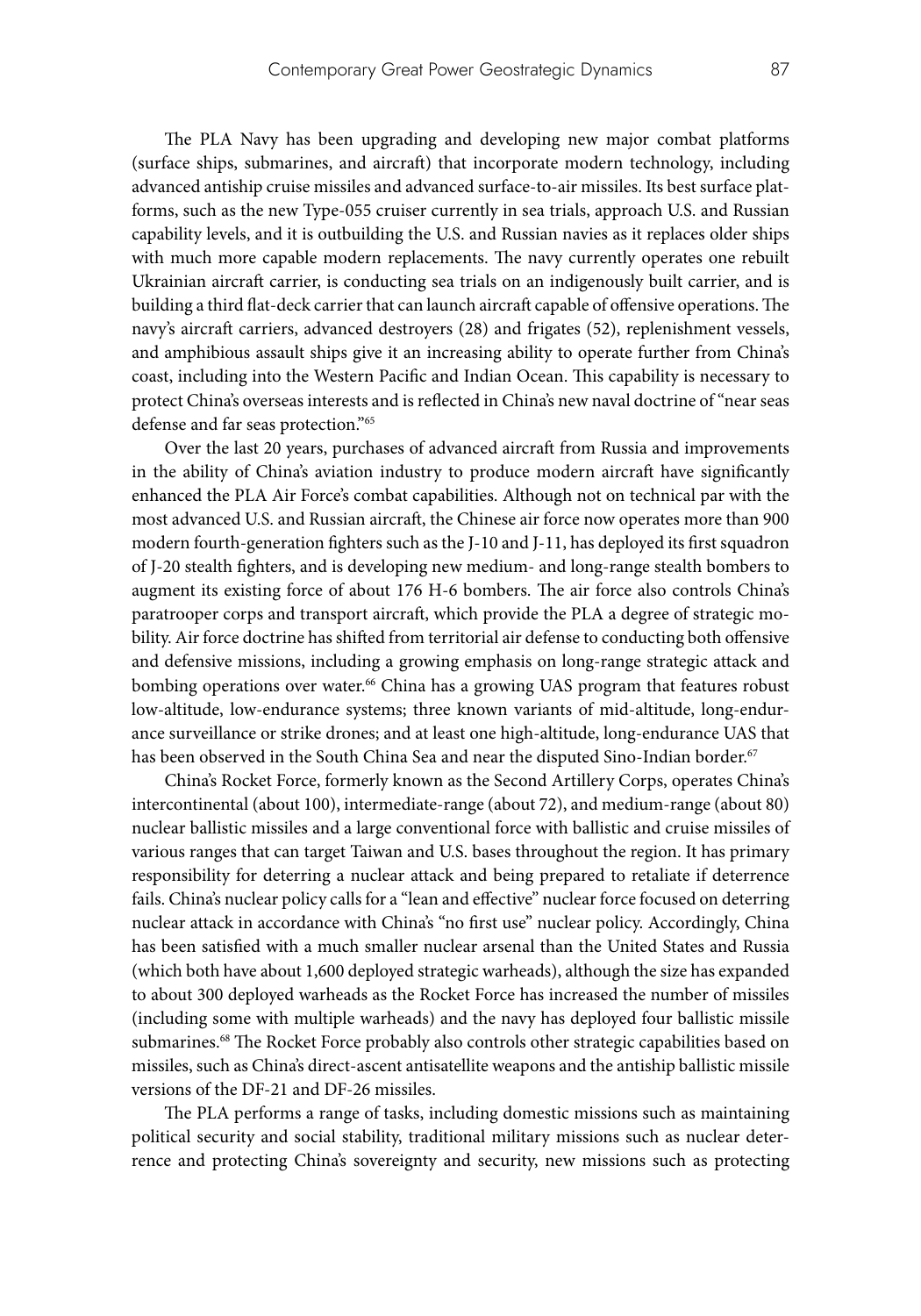China's economic development and China's interests in space and cyberspace, and nontraditional security missions such as emergency rescue, disaster relief, and international security cooperation. The PLA also supports China's foreign policy and broader strategic objectives by engaging in military diplomacy, with a focus in 2020 on the United States and Russia, and by engaging with the countries on China's periphery in the Pacific region.<sup>69</sup> PLA diplomacy places special emphasis on senior-level visits, exercises with foreign militaries, and naval port calls. In 2018, the PLA conducted more than 60 bilateral and multilateral exercises with foreign militaries.<sup>70</sup>

China has the second largest defense budget. Its estimated \$250 billion in expenditures in 2018 was roughly 40 percent of the U.S. base defense expenditure budget of \$650 billion, but 4 times higher than Russia's \$61.4 billion.<sup>71</sup> China remains a major importer of weapons and military technology, depending on Russia for jet engines, advanced missiles, sensors, and other military systems—although this dependence has declined significantly over time and will probably end in the next decade.<sup>72</sup> China's improved military industrial base makes it a major arms exporter to developing states, particularly in Asia. Between 2008 and 2018, China exported some \$15.7 billion worth of conventional weapons across the globe, making it the fifth largest arms supplier in the world—behind the United States, Russia, Germany, and France. The lion's share of these exports—about 75 percent—went to Asia. An additional 20 percent flowed into Africa.73 China's arms exports niche has historically been medium-cost, medium-capability systems, and its export potential is also limited by the fact that many countries will not procure Chinese arms for political reasons. From 2014 to 2018, China delivered major arms to 53 countries, compared with 32 from 2004 to 2008. Pakistan was the main recipient (37 percent) from 2014 to 2018, as it has been for all 5-year periods since 1991. From 2014 to 2018, China became the largest exporter in the niche market of unmanned combat aerial vehicles, partly because the United States has restrictions on exports of these systems, and Russia has lagged in UAS development.<sup>74</sup>

China's principal military weakness relative to the United States and Russia is its limited power projection capability. China has invested in antiaccess/area-denial capabilities such as advanced diesel submarines, advanced surface-to-air missiles, antiship cruise missiles, and an innovative antiship ballistic missile designed to attack U.S. aircraft carriers. These capabilities raise the costs and risks for U.S. forces operating near China. The PLA's current limitations are partially offset by its geographic location and priority area for strategic focus in the Pacific. The United States, Russia, and other potential military contestants face challenges in projecting power and influence into the Western Pacific and Asia, where the Chinese are most obviously optimizing military capabilities for the coming decade.

However, the PLA's power projection capabilities fall off rapidly with distance, and China lacks allies or a network of overseas bases that could extend its range into other regions.75 Nevertheless, the PLA is gradually expanding its global reach.76 China has invested in a range of antisatellite capabilities that could degrade, interfere with, or directly attack U.S. satellites and has extensive cyber capabilities to collect intelligence and attack U.S. military computer networks. The PLA is developing a range of hypersonic weapons (and has deployed the DF-17 medium-range ballistic missile with a hypersonic glide vehicle) and is investing heavily in military applications of artificial intelligence.<sup>77</sup>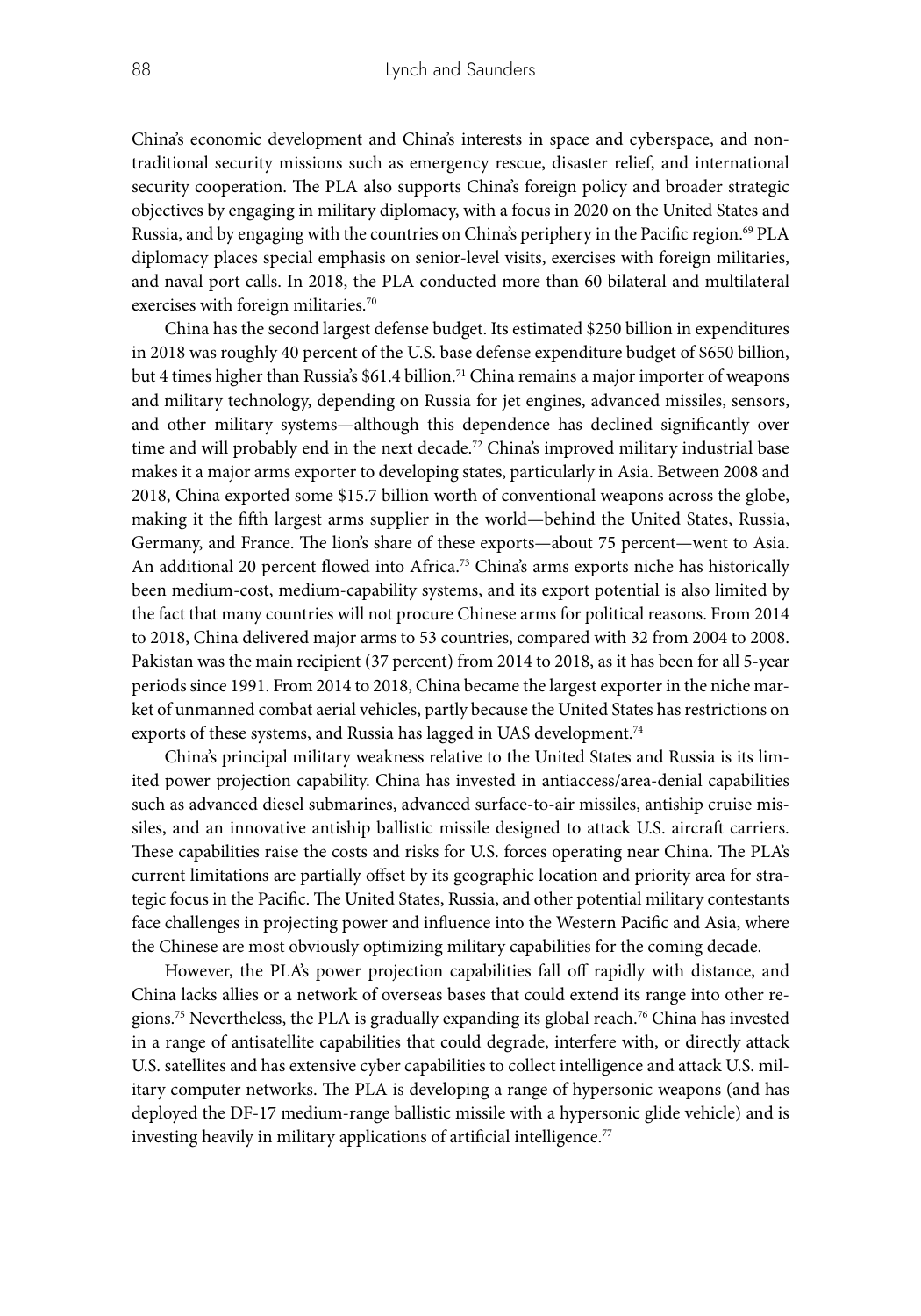China is using its political and diplomatic clout to advance its influence within existing global institutions and by creating alternative ones.78 In the late 2010s, China was a full member of 15 major intergovernmental organizations and an observer in two dozen others. These numbers were unremarkable and actually only two-thirds the number (22) of formal intergovernmental organization (IGO) memberships held by the United States and Russia at the same time.<sup>79</sup> However, China has been using its influence within the United Nations (UN) system and with other intergovernmental organizations to pick up diplomatic and political "distressed assets" abandoned by the United States and its allies and repurpose them to serve its strategic goals. China is now the second largest funder of the UN (behind the United States) and provides more troops to UN peacekeeping missions than any of the other permanent members of the UN Security Council (UNSC). Over the past decade, Chinese candidates have taken on senior leadership positions at the World Bank, Interpol, the United Nations Industrial Development Organization, the International Telecommunication Union, and the Montreal-based International Civil Aviation Organization. China has also sent military officers to lead UN peacekeeping missions in Western Sahara and Cyprus.

China's pursuit of crucial international organization posts has raised alarm among human rights and free speech advocates who fear Beijing will set back progress on these issues. After a former Chinese official was appointed head of Interpol in 2016, Beijing successfully used Interpol's "red notice" system to pursue critics living abroad. Beijing has also pressed to cut funding for human rights investigators in UN peacekeeping operations. In Geneva, the UN has stifled Chinese human rights advocates from making their case before the world. China's play for leadership of UN Educational, Scientific, and Cultural Organization (UNESCO) revealed that it views the Paris-based organization as more than just an overseer of world heritage sites and educational programs. Beijing also sees UNESCO as a vehicle to regulate the global Internet.<sup>80</sup> In addition, China practiced "lawfare" by leveraging its positions in treaties and regimes to ignore or reinterpret canonical provisions of international agreements when these undercut Beijing's preferences, as with UN Convention on the Law of the Sea provisions involving the right of all ships to innocent passage through its territorial seas.<sup>81</sup>

A second line of effort involves China creating alternative organizations that compete with existing international arrangements. Its BRI and Asian Infrastructure Investment Bank (AIIB) stand out as state-led infrastructure development programs that provide alternatives to multilateral UN development organizations such as the World Bank, International Monetary Fund, and Asian Development Bank. India and the United States rejected the state-led BRI model, and the United States shunned participation in the AIIB for similar reasons. Some argue that China's effort to build a parallel alternative framework for global infrastructure development does not pose a major challenge due to resource limitations and the AIIB's status as a multinational entity relying on standing commercial markets.<sup>82</sup> However, the existence of alternatives undercuts World Bank efforts to incorporate anticorruption, labor, and environmental standards in lending to developing countries. Others note that as BRI reached its 5-year anniversary in late 2018, as many as 14 percent of its projects (accounting for 32 percent of global BRI project value) had run into some kind of trouble. Many BRI projects confront local pushback from performance delays, lack of local workforce participation, and predatory project loan terms—including in states friendly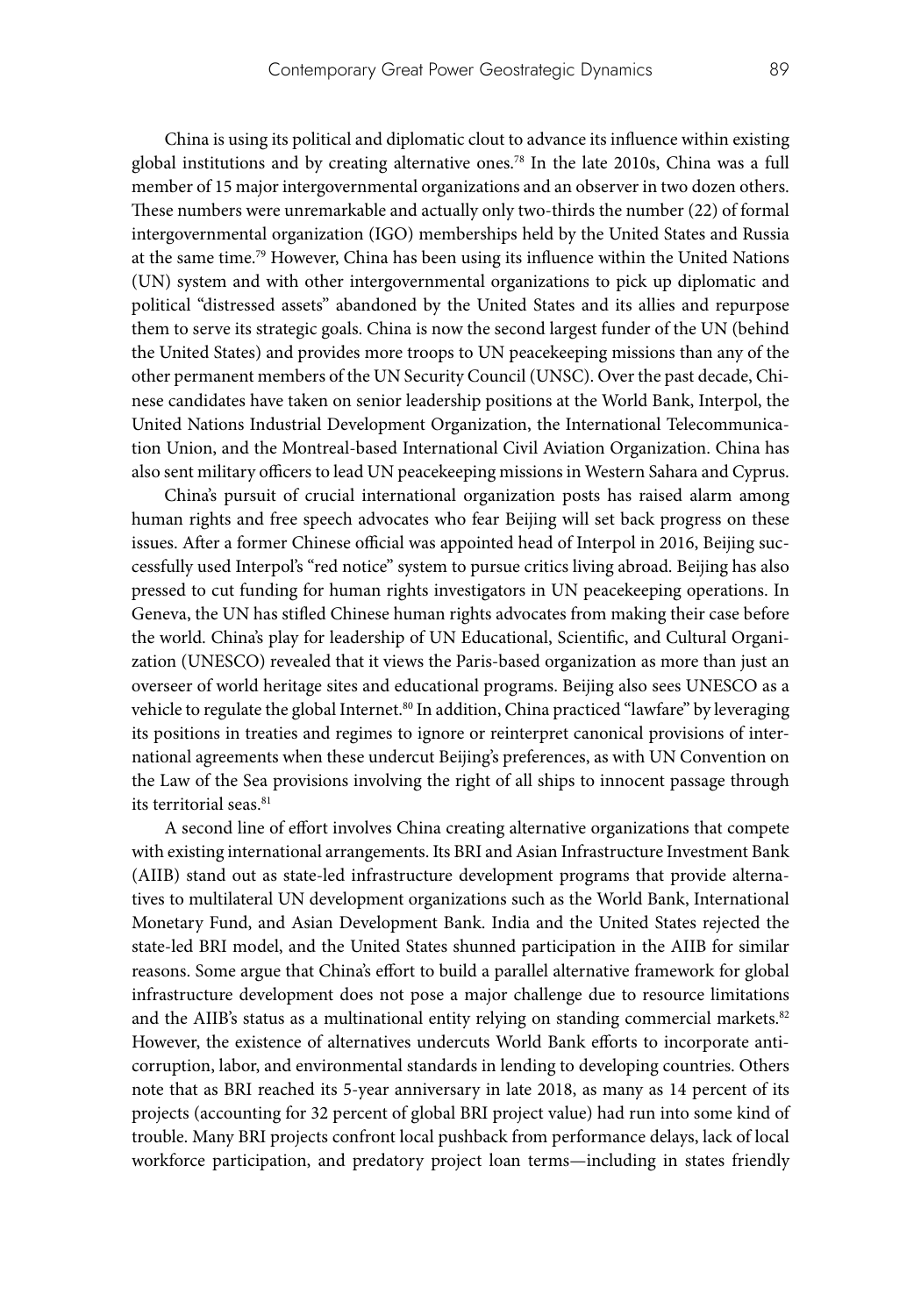"We assess that China's intelligence services will exploit the openness of American society, especially academia and the scientific community, using a variety of means."

> *—Daniel R. Coats,* Worldwide Threat Assessment of the U.S. Intelligence Community*, ODNI, January 29, 2019*

to China such as Pakistan, Sri Lanka, and Malaysia.83 The extent to which China's alternative global institutional framework will gain traction and produce significant leverage for Beijing in the coming decade remains unclear.

China has extensive propaganda and communications tools to get its message out to international audiences, but the content

of that message limits its effectiveness. Beijing's ability to craft and disseminate its preferred ideology in a resonant and positive message has been improving over the past decade but still exhibits significant liabilities and shortcomings. China's ideological framework of "a community of common destiny" glosses over conflicts of interest between nations and instead places emphasis on state sovereignty at the expense of human rights and freedoms, which inherently limits appeal. These values resonate with autocratic elites but not so much with ordinary citizens.

China has historically maintained an extensive censorship and propaganda apparatus to get the party's message out and to control and censor competing messages within China. The ruling Communist Party has adapted this apparatus to the Internet age, investing heavily in modern technologies (sometimes called the Great Firewall of China) to ban unwanted information from public view on the Internet and on social media. China has also increasingly pursued an assertive ideological strategy aimed at international audiences. With massive infusions of money—funding advertorials, state-owned newspapers and television networks, sponsored journalistic coverage, and positive messages from coopted boosters—China has been trying to reshape global views of itself by exploiting the vulnerabilities of the international free press and higher education establishments.

Beijing's main means of international influence has been through print, television, and radio. Its pays for Chinese "information supplements" to appear in respected international newspapers like the *Washington Post*. It oversees Xinhua, a state-run global media service that produces CCP-friendly stories for worldwide dissemination in multiple languages and boasts an 11.5-million-follower Twitter account (despite the fact that Twitter access is banned in China). It endorsed the acquisition of Hong Kong's *South China Morning Post* in 2015 by the CEO of the Alibaba Group (e-commerce), who inserted a management team that promised to provide a positive view of China. It generates content from its state-run China Radio International for use by broadcast networks from Norway to Turkey to Australia. It has generously funded a globally positioned China Global Television Network—rebranded in 2016 as the international arm of China Central Television—promising local journalists across the world excellent money and opportunity so long as they tell China's story well. The content emphasizes the generosity of the Chinese people and the benign nature of the Chinese government while amplifying the chaotic and unpredictable nature of Western politics and liberal democracies. Finally, China invested extensively in several hundred Confucius Institutes at universities around the world to promote Chinese language and culture and to promulgate CCP perspectives on an array of international and Chinese-related issues. These have drawn scrutiny in recent years for stipulating that the Chinese government must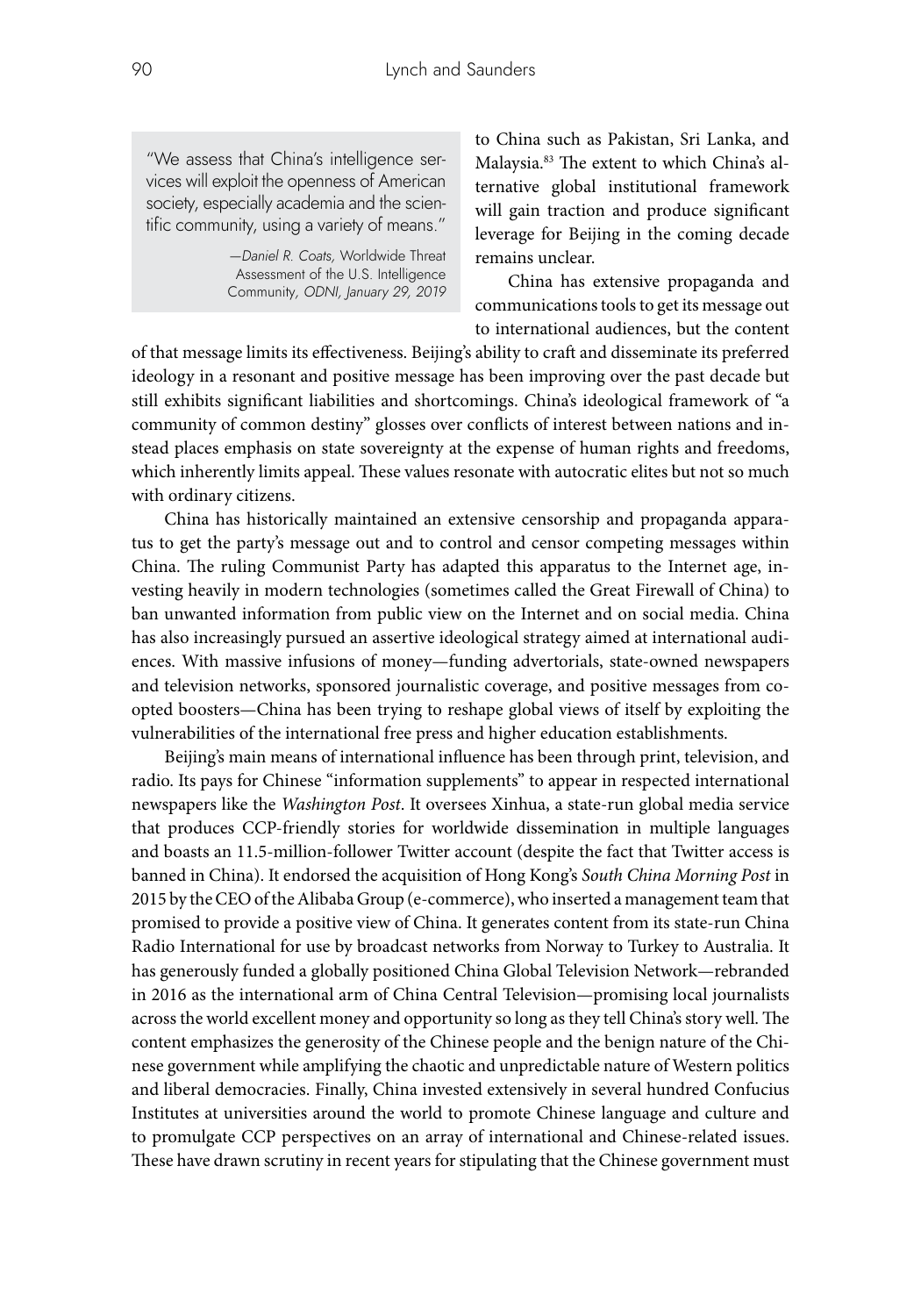approve teachers, events, and speakers at events on Western university campuses, while the Chinese government has refused U.S. State Department efforts to set up American Cultural Centers on Chinese college campuses.<sup>84</sup>

These efforts at information dissemination and image-making have met with uninspiring results. Across 34 countries surveyed, the 2019 Pew Global Attitudes Survey found a median of 40 percent had a favorable opinion of China, compared with a median of 41 percent who had an unfavorable opinion. Asia-Pacific, North America, and Western Europe saw a decline in favorable views of China compared to 2018.<sup>85</sup> But it will be interesting to see how Western European perspectives trend after China's very public assistance to states hard hit by the 2020 COVID-19 pandemic there. Conversely, African views of China are generally positive, averaging 62 percent favorable ratings.<sup>86</sup> Polling results indicate that China's image-making tools are having limited success in the regions of greatest concern—the Asia-Pacific and South Asia. Just one state in the region considers Beijing to be a friend: Pakistan. Even North Korea and Iran have transactional relations with Beijing. The Chinese language also limits the effectiveness of Chinese propaganda efforts. Very few people speak Chinese fluently as a second language around the world, while English is spoken fluently by almost 1.8 billion people, including hundreds of millions across the Indo-Pacific. The language barrier and the heavy role of state censorship has limited China's ability to use music, film, and entertainment as global soft power tools. These also are impediments to China's ability to use education as a source of cultural influence. Although China hosted 492,000 foreign students in 2019 (third most in the world), the quality of Chinese higher education institutions varies widely, and Xi Jinping's efforts to tighten the CCP's ideological grip over college lesson plans are likely to leave a negative impression on foreign visitors.<sup>87</sup>

*Key Chinese Power Tools and Their Strategic Utility.* China's contemporary overall power rests largely on its status as an economic global giant with growing resources and a steadily improving technology base. Beijing's global economic influence already exceeds that of the United States in some important categories that will continue to expand over the coming 5 to 7 years. Its capital reserves, level of industrialization, and attention toward high-tech innovation and military modernization underpin ongoing efforts both to assume leadership in current international economic and political institutions and to develop new ones more conducive to Beijing's interests. Yet China's projected economic power advantages may not be sustainable in the out years, unless it finds a way to redress weaknesses that may constrain growth, including a fast-aging population, an educational and intellectual culture that constrains innovation, and an undersized presence in financial markets that limits the revenue potential and influence of Chinese financial services.

Beijing is spending far more on military forces than Russia and more than any other country except the United States. If its military spending and investment trends continue, China has the capacity to equal or surpass the U.S. economy and U.S. military forces at some point during the next two decades but not in the coming one. China's emergence as a full superpower is uncertain, and the timing is impossible to predict.<sup>88</sup>

China's military capabilities have grown over the last decade to the point where it can compete with the U.S. military in East Asia and the Western Pacific. Its forces can deny U.S. naval and air forces uncontested access to areas near the Chinese coast, and it can hold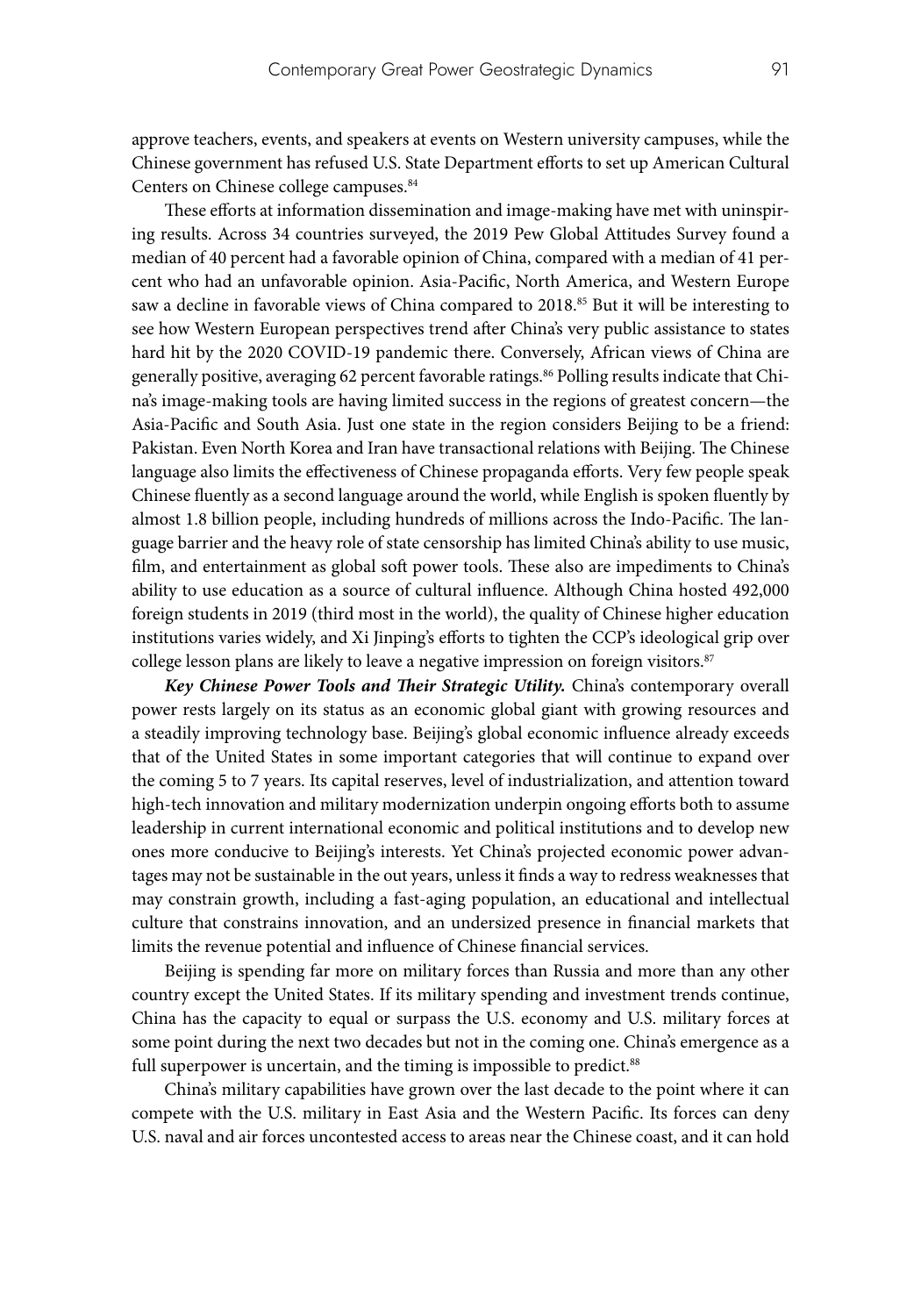major U.S. air and naval weapons platforms at risk. However, China will be pressed to project power outside the second island chain over the next 5 to 10 years.

China's diplomatic power tools are important but not impressive. Beijing has filled leadership vacuums left by recent American and European withdrawals from international organizations and attempted to use these to advance Chinese national interests and/or change the institutional rules to suit Beijing's preferences.

China displays clear deficiencies in its ideological, cultural, and communications power dynamics. Beijing has no real multilateral political or military alliances, and only one true long-term strategic relationship. It pursues transactional interactions with economic and investment partners often wary of Chinese interests and financial terms. China gets poor ratings and survey responses regarding levels of international respect and trust. Despite an intense effort to improve global messaging, its national narrative focused on state control and social order over individual liberties resonates poorly outside of authoritarian circles. Finally, China continues to demonstrate limited language, cultural, or academic appeal. Beijing's proactive global response to the 2020 COVID-19 pandemic may help overcome these deficiencies and offset criticism that its repressive internal politics hid the problem from the rest of the world for far too long. How this plays out remains to be seen.<sup>89</sup>

China's power tools are skewed toward the economic today but have long-term potential to develop more broadly. China's trade and investment prowess make it a major force in the economic competitive space, and its long-term plan to leverage this economic advantage to develop military, political, informational, and ideological capability is palpable. China's contemporary power factors do not present a current urgent military threat, but in the long term, China's growth and global aspirations make it the most important potential Great Power challenger to the current U.S. global position and to longstanding American/ Western values, norms, and institutions.

#### **Russia's Competitive Posture and Tool Sets**

*General Russian Power Factors and Approaches.* In 2020, Russia's application of its power resources to international competition remains as it has been for the prior decade: tactically successful despite severe structural shortcomings. Some analysts assert that Russia has a viable long-term strategy for use of its limited power base, a "raiding" strategic framework.90 They see an underlying strategic logic behind a decade of Russian activism that includes Moscow's ongoing interventions into Georgia and Ukraine; its ventures into Syria and Libya; its norms-busting interactions with Iran, North Korea, and Venezuela; its ongoing use of cyber tools to disrupt and discredit elections in Europe and the United States; and its tactical rapprochement with China. Yet most strategic observers do not believe Russia has a true international strategy and credit Prime Minister Vladimir Putin with masterfully playing a weak and eroding power base to maximum short-term effect.<sup>91</sup>

Russia's major power factors are not generally positive but do include critical military capabilities. Russian military power tools are a mixed bag. Moscow retains a vast nuclear arsenal, one equal in size to that of the United States, with an estimated, treaty-authorized 1,600 active deployed strategic nuclear warheads.<sup>92</sup> Russian nuclear weapons underpin Moscow's claim to Great Power status and are distributed between an estimated 860 land-based delivery missiles, 10 ballistic missile submarines, and 50 bomber aircraft.<sup>93</sup> Russia is actively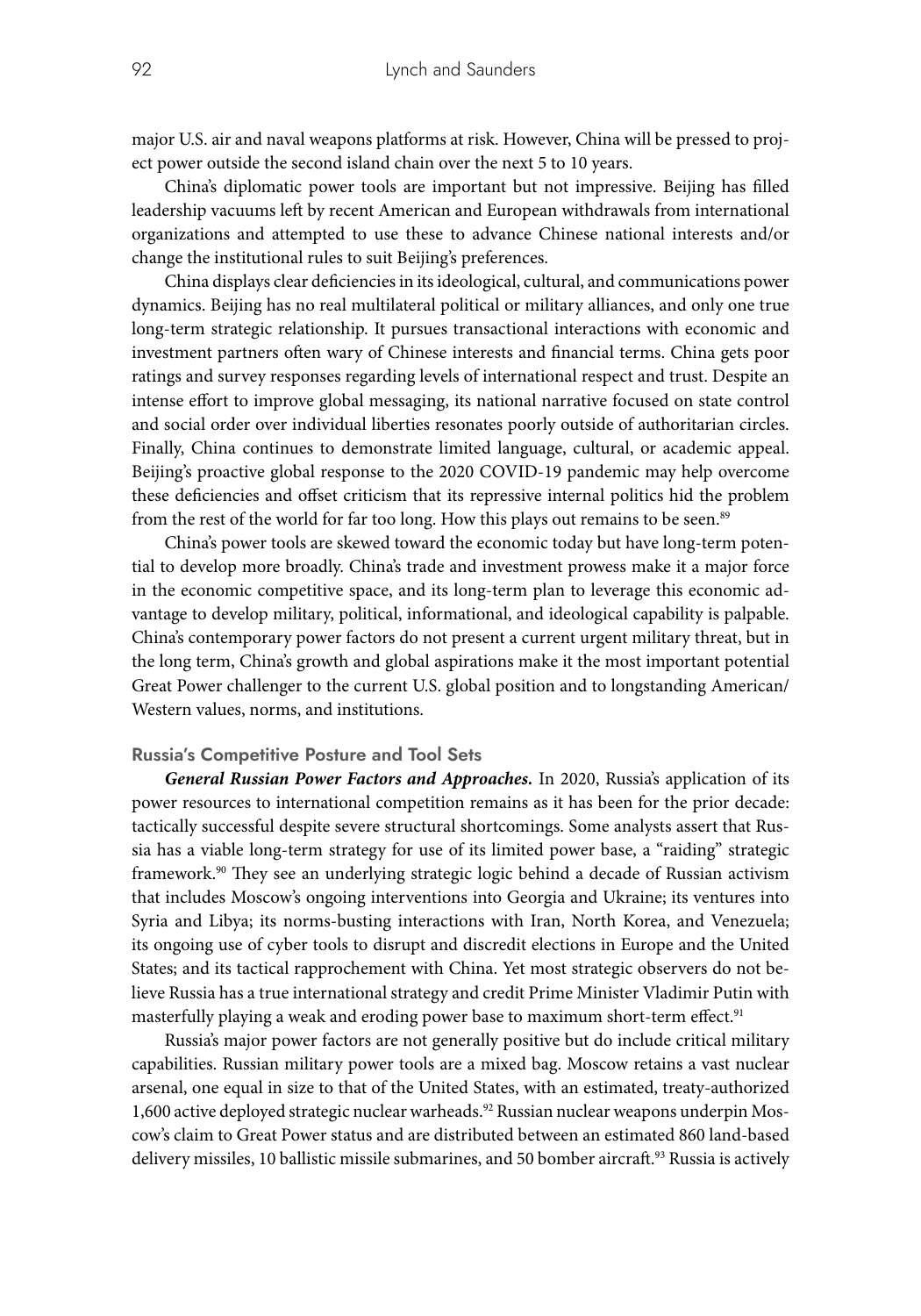modernizing this nuclear weapons force with new single-warhead and multiple-warhead missiles, a hypersonic glide missile delivery vehicle, new cruise missiles for its bombers, and reportedly new intermediate-range missiles and a rail-mobile missile—both long banned by Cold War–era arms control treaties that have either expired or are not likely to survive in the future.<sup>94</sup> Despite many reported delays and frequent testing challenges, Russian modernization efforts convince many military analysts that Moscow will be able to sustain a secure, second-strike nuclear deterrent at a price far more affordable than the prohibitive costs of developing robust antiballistic missile systems.<sup>95</sup>

Since 2011, Putin's Russia also has modernized its conventional military forces. The modernization has not generated a globally relevant conventional force. In 2019, Russia had 1 million members in its active-duty, conscript-based military, with more than 800,000 of these in ground and aviation units with home-country defense missions rather than deployment-capable ratings. Its navy featured 1 inoperable aircraft carrier, 56 aging submarines in varying states of repair, and a surface fleet heavy on Corvettes and shore patrol craft compared with an American fleet featuring 12 capital aircraft carriers, 68 fully operable submarines, and a surface fleet dominated by more than 90 frigates and destroyers. Russia's air force possessed fewer than 900 fighters compared to the 2,400 in the U.S. Air Force; an attack aircraft fleet of 1,500 that was half that of the United States; helicopter units with only 25 percent of the U.S. military's 5,800; and a transport aircraft fleet of 400, barely more than one-third the size of the U.S. force.<sup>96</sup> In addition, Russia's recent conventional military track record features multiple mishaps and embarrassments that call into question its ability to sustain global reach: Its only aircraft carrier, the geriatric *Admiral Kuznetzov*, suffered debilitating mechanical and safety incidents from 2016 to 2018 that have placed it in dry dock through at least 2021; its vaunted and extremely expensive T-14 Armata main battle tank reportedly failed many operational tests before its prototype broke during rehearsal for the May 2015 Victory Parade in Moscow; and its military aircraft—fighters and transports began crashing at a regular and alarming rate from 2015 to 2019.<sup>97</sup>

However, since the 2008 Russo-Georgian war, strategically targeted military investments have underwritten a significant and meaningful upgrade of conventional and gray zone Russian military capabilities.<sup>98</sup> Generating a small annual defense budget compared to China and especially the United States, Russia spent 50 percent of its military budget over the decade—a disproportionately large share—on procurement of precision-guided and enhanced conventional strike weapons.<sup>99</sup> It capitalized a new generation of precision-guided munitions, modernized almost 1,000 of its current helicopter fleet of 1,485, and generated 1,000 new or modernized combat aircraft out of a force of 1,500.100 The Russian military has increased its operational UAS fleet to over 2,000 systems, most of which are tactical and all of which are intelligence and surveillance models, not strike variants. Moscow has budgeted over \$10 billion to develop combat UAS programs by 2020, and it has been aggressively developing counter-UAS capabilities featuring electronic warfare, counter-GPS spoofing, and kinetic detect-and-kill systems.<sup>101</sup> These enhanced and modernized systems mesh well with a smaller and more professional and deployable Army and Special Forces military cadre, often intermixed with civilian Russian private military company or mercenary forces.102 Russia also has built flotillas of small surface ships and diesel-powered submarines in the Black Sea and Caspian Sea—both equipped with long-range, sea-launched cruise missiles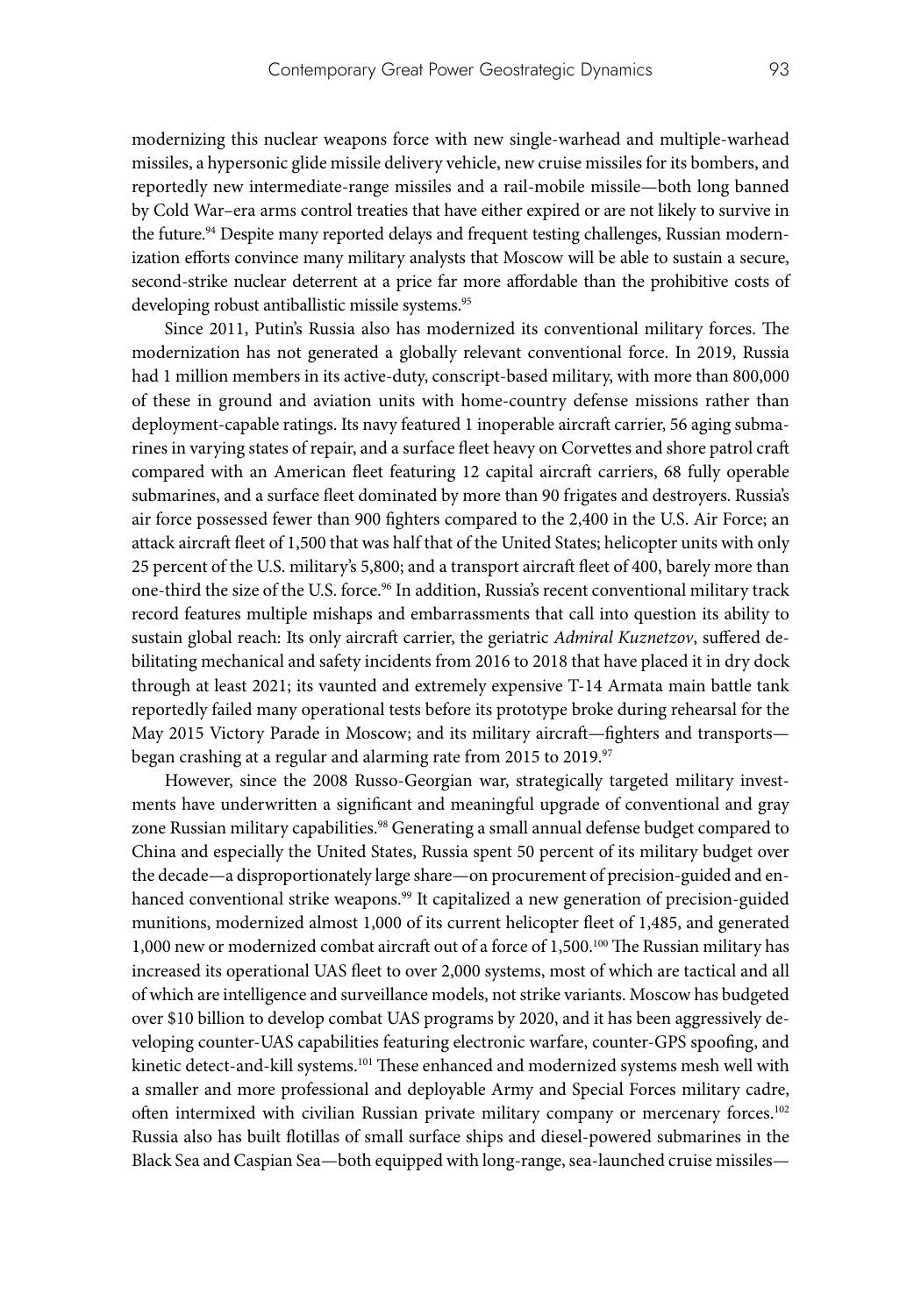and a number of cruise missile–carrying frigates. These weapons expand Russia's military strike reach to waters around most of Eurasia.103 Russia aims to build a similar fleet in the Baltic Sea over the coming decade.

As of 2020, Russia's nominal GDP is only \$1.7 trillion compared with \$15 trillion for China and \$22 trillion for the United States (see figure 3b.1). Russia is a "one crop economy" with a heavy dependence on energy exports (mainly oil and natural gas) that accounted for almost 60 percent of Russian exports and almost all of Moscow's \$120 billion trade surplus in  $2017^{104}$  Russia's dependence on energy export revenue is high, but its share of global exports remains low for its size—only 2.6 percent in 2018. Almost 55 percent of Russian exports went to Europe, with another 37 percent going to Asian trading partners, mainly China and South Korea.105 Russia's level of industrialization hovers in the 30 percent range, well below other modern economies, and has remained relatively unchanged for more than two decades (see figure 3b.2). Russian high-tech manufacturing is subpar and declining, with only 11 percent of its 2018 manufactured exports consisting of high-tech products just over one-half of America's 19 percent, one-third of China's 31 percent, and well below the global average of 18 percent.<sup>106</sup>

These numbers correspond with Russia's relatively low rankings on two other measures of modern economic performance: level of business innovation and share of global financial market transactions. In 2018, Russia's global innovation ranking was 46 out of 118 countries, relatively unchanged in the last decade, far below other modern economies, and a factor that restrains Moscow's ability to modernize its economy for a fast-changing future. Russia's share of global financial market transactions in 2018 was less than 1/10 of 1 percent—far below all other modern economies and a statistic indicating the inability of Russia—save for a handful of Putin-linked autocrats—to derive profit from the dynamic and expanding elements of the broader global services economy. The political institutions for an effective market economy in Russia are largely missing, its currency (the ruble) is an untrustworthy investment instrument, and robber-baron state capitalism lacks the kind of effective regulation and predictability that generates the trust necessary for economic investment, exchange, or growth.<sup>107</sup> Combined, Russia's trade as well as its financial and innovation limitations bode ill for its ability to generate sustainable tools for successful Great Power competition today or into the future.<sup>108</sup>

Russia fares just as poorly in measures of ideological resonance and cultural identity. It has demonstrated some success in promulgating a message of mistrust for Western institutions and values around the world, modestly increasing Russia's relative stature as an influential state.109 Russia also has obvious linguistic and cultural affinity in former Soviet states and its "near abroad," especially in Belarus, Central Asia, and Mongolia, but the Russia brand and narrative do not resonate more widely. Only 34 percent of global respondents in a 2018 Pew International Survey had a favorable view of Russia, and 63 percent had no confidence in Vladimir Putin.110 Few outside Russia speak Russian or watch Russian films or Internet programming in Russian. No Russian universities are ranked in the global top 100. Putin's Russian lifestyle lacks global appeal. Its public health system is weak; average Russian life expectancy is 5 years shorter for men and women than in Europe and a dozen years lower for men than in the United States. Russia's current population of 145 million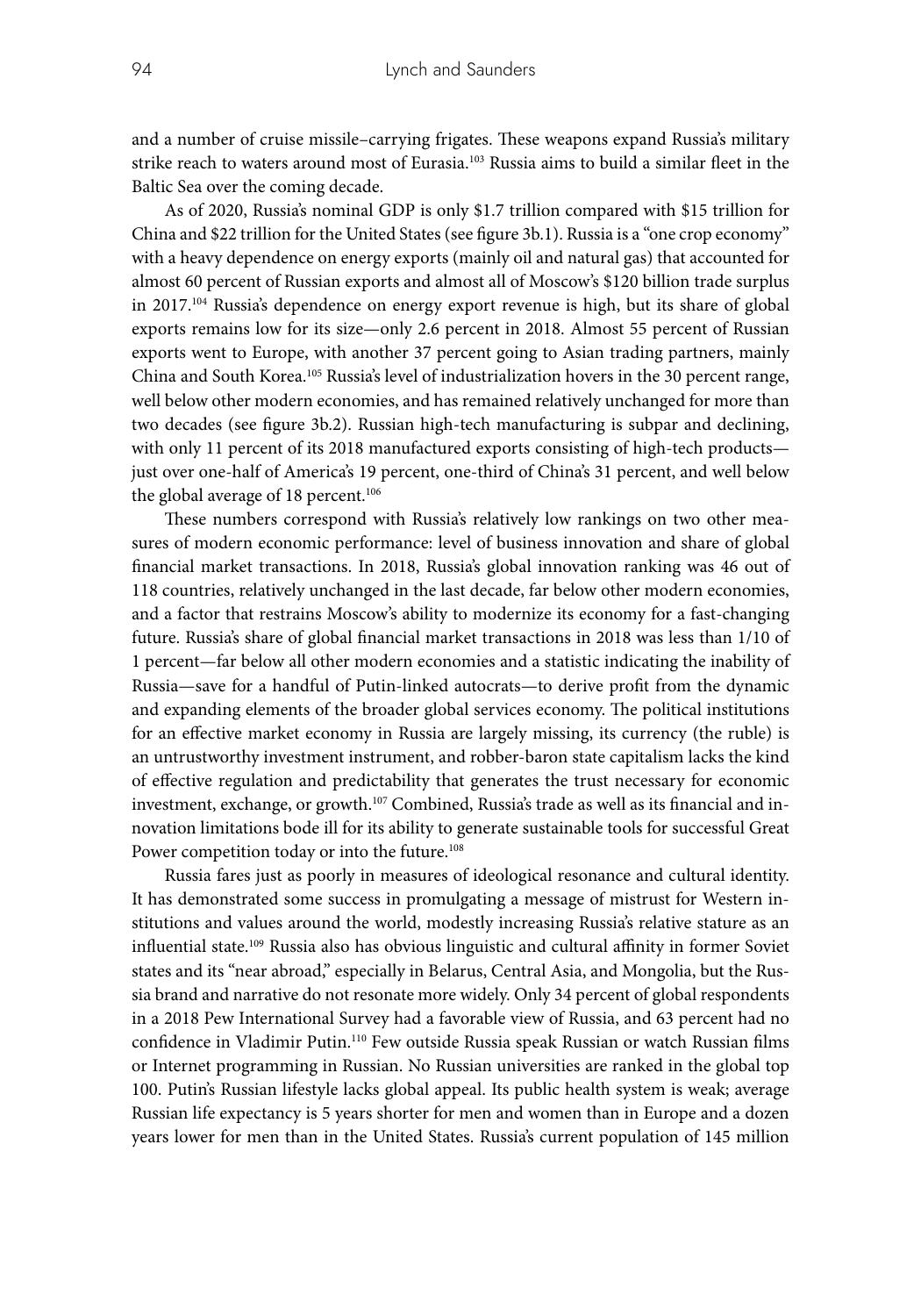is forecast to decline to 121 million by mid-century, calling into question the ability of the Russian social system to support itself.111

Despite a negative global image and constrained ideological appeal, Russia does possess and wield several diplomatic and communications power tools to good effect. Putin's Russia has been a member of 22 major intergovernmental organizations for a decade or more (it was expelled from the G7/8 in 2015 after its annexation of Crimea and invasion of eastern Ukraine). Its political IGO affiliations include permanent member status on the UNSC, International Atomic Energy Agency (IAEA), and Interpol.112 Moscow applies this diplomatic power to advance Russian policy interests and to make its case for recognition of controversial policies. For example, in 2015 Moscow protested listing a Sevastapol nuclear facility as belonging to Ukraine in an annual IAEA report annex, insisting that the facility in the Crimean city be listed as Russian.<sup>113</sup> Putin's Russia also advances its preferred standards of international policing and criminal accountability via Interpol, where in late 2018 the Russian nominee for the president was rejected by Western delegates based on Moscow's history of using Interpol to target Putin's political foes.<sup>114</sup>

In the information and communications space, Putin's Russia has funded and managed three substantive agencies for overt and covert dissemination of its global viewpoints: Russian Television (RT), Sputnik radio, and the Internet Research Agency (IRA). All are funded by the Russian government and work to disseminate propaganda and put out disinformation intended to polarize and confuse non-Russian audiences in a manner aimed to sow mistrust of Western media and institutions.<sup>115</sup> These tools modernize and update techniques used by Soviet Union intelligence agencies during the Cold War, today making the viewpoints of Putin's Russia available in 24 languages, especially English. They also amplify manifestly fake but disturbing stories that are difficult to disprove and create the feeling that no one knows quite what is real.

Relying heavily on the multiplier effect of high-volume retweeting and forwarding of its specious stories, the daily deluge of disinformation produced by RT and Sputnik has a nontrivial societal impact across much of the West and is a tactic that other authoritarian regimes are seeking to replicate.116 The IRA is the covert social media influence and operation funded by the Russian government that works with Russian military intelligence hacking units to promulgate targeted disinformation and propaganda designed to distort voter perceptions and manipulate participation in democratic elections across Europe and in the United States.<sup>117</sup> At the same time, Putin's Russia has been developing the tools to isolate Russia from the global Internet, passing a 2019 law that allows such a cutoff and testing the technology necessary to operate a Russia-only Intranet.<sup>118</sup>

Russia has attempted to counter a longstanding negative humanitarian image in reply to the COVID-19 pandemic. Moscow sent hard-hit Italy a shipment of pandemic assistance materials in late March 2020, in an apparent effort to contrast itself with the European Union that reportedly sent Italy nothing. It remains to be seen if Putin's humanitarian gesture is remembered as genuine or a publicity ploy, especially since reports from Italy were that 80 percent of what Russia sent was of little use to Italy.<sup>119</sup>

*Key Russian Power Tools and Their Strategic Utility.* Even though Putin's Russia is in unambiguous relative economic decline compared to the United States and China, Russia in 2020 possesses a geographic expanse, a skilled workforce, and the vast natural resources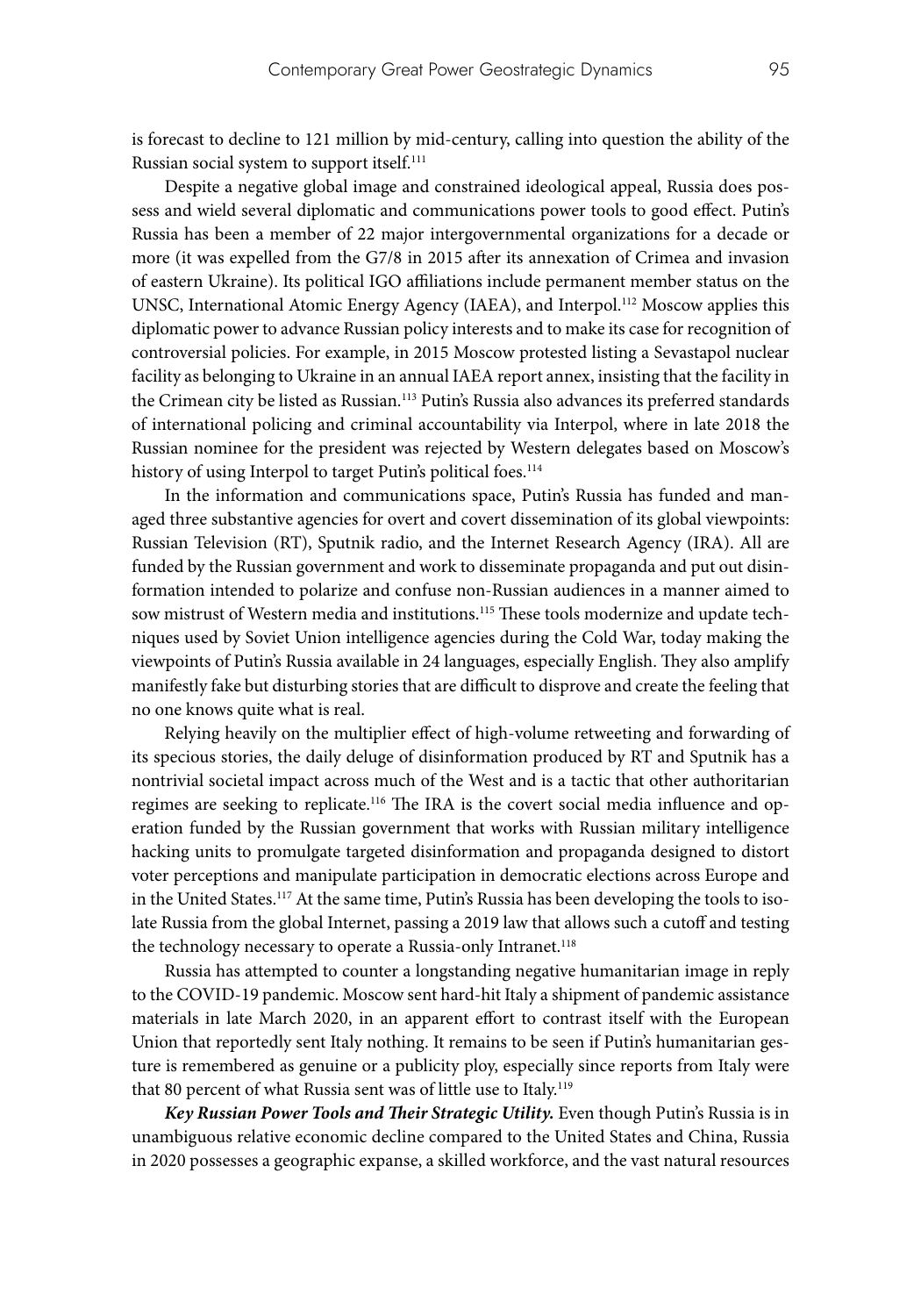to balance against U.S. hegemony and China's rise for at least the coming decade. Its most important power tools are its nuclear weapons, its skills in cyber technology and the promulgation of information/disinformation, and its vast stores of oil and gas. Russia also has a diplomatic gravitas and a limited, modernized military and paramilitary capability necessary for projection of force in selected areas where its most significant strategic interests are engaged.

Russia's limited economic and ideological power attributes and potent but declining military, diplomatic, and communications tools make Moscow most capable of achieving foreign policy outcomes in its near abroad: Eurasia.

Outside Eurasia, the region where Russian diplomatic, military, and communications capability appears to be the most relevant is the Middle East. There, Moscow can use military bases in Syria and Iran to selectively employ its new conventional strike assets—conventional military and contractor ground forces equipped with precision-guided conventional weapons including missiles, rotary and fixed-wing attack aircraft, and conventional long-range cruise missiles launched from land and sea.

Russia's power limitations require it to avoid direct military confrontation with the United States and to seek tactical accommodation with China in areas where Sino-Russian key interests align for the coming decade. For at least the next 5 years, the two will continue to cooperate closely in the UNSC, take similar positions on cyber sovereignty and Internet governance, and use various diplomatic frameworks such as the BRICS (Brazil, Russia, India, China, and South Africa) grouping and the Shanghai Cooperation Organization to coordinate joint security and policy positions. They also should be anticipated to continue arrangements that share nonnuclear military technology and to conduct joint military exercises on a symbolic, limited basis. Despite the Sino-Russian entente, Russia continues to sell arms and provide advanced military technology to countries that have territorial disputes with China, such as Vietnam and India.

Russia's relative power capabilities are heavily concentrated in the military arena, with tools ranging from a formidable nuclear weapons arsenal, to significant conventional military power projection capabilities, and to a successfully employed set of gray zone armed actors. Moscow's information operations potential is equally impressive and unscrupulous, adding to the short-term capacity of Russia to pursue a strategy of disruption against Western institutions and organizations. Yet Russia's economic, ideological, and political power tools are substandard for a durable global power now and are likely to atrophy further over the next 5 years. Its severe limitations in many critical areas of power development and projection make Russia an urgent but not a grave threat to many immediate American/Western competitive interests. They also render it a dubious long-term challenger for Great Power ascendance.

# Net Power vs. Gross Power Indicators: A Less Imminent Great Power Transition?

The conclusions reached above about the relative status of American, Chinese, and Russian power attributes today and into the future—a future featuring the disruptive technologies of the fourth industrial revolution (addressed in chapter 4) and increasingly service-based economies—were made from comparison of their gross factors of power—that is, factors of power available for use before any internal "costs" or "taxes" on them from domestic needs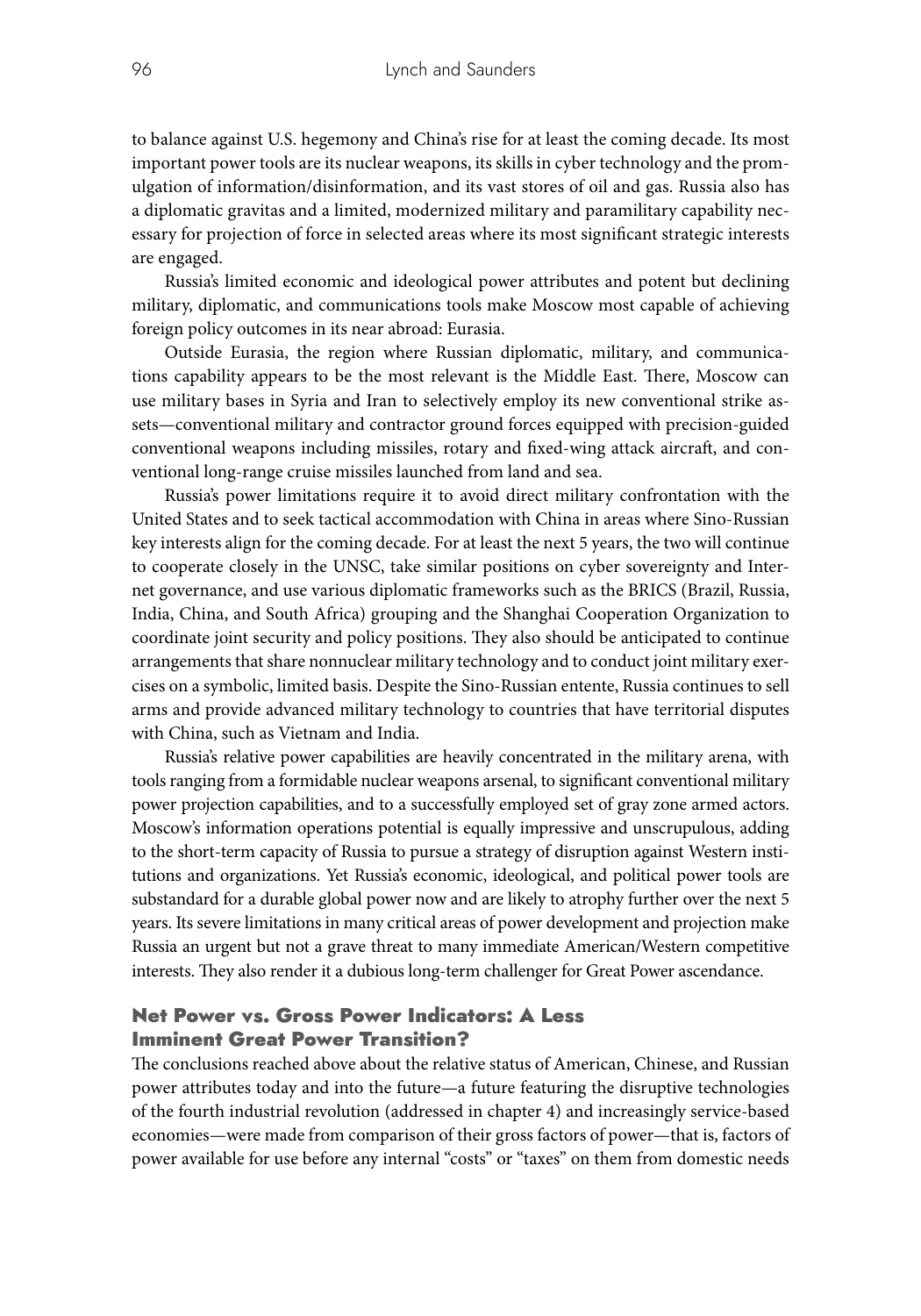and constraints are factored in. Some political scientists, most notably Michael Beckley of Tufts University, contend that gross power indicators misrepresent actual state power. Beckley believes that one must move beyond gross power factors and calculate the net index of Great Power factors to get a realistic feel for relative state power.

Beckley has generated such a net power index. It focuses on *net power resources*, which he defines as the resources available to a country after subtracting production costs, welfare costs, and security costs. His net power approach captures the fact that countries with large populations and potential domestic challenges will spend most of their gross power resources supporting their people and maintaining domestic stability, leaving fewer net resources available for external use in Great Power competition. Beckley argues that for populous countries such as China, gross power often significantly overstates actual capabilities and net power provides a more accurate assessment. His determination of net power factors can be applied by a comparative index to the U.S.-China, U.S.-Russia, and China-Russia competitive dyads over the past 25 years. Table 3b.2 makes this application and demonstrates the discrepancy between gross power balances between two states and net power balances, measured as a percentage difference in the two calculations.

Low numbers indicate a small gap between gross power factor comparisons (from the Correlates of War Composite Index of National Capability) and net power comparisons, while higher numbers indicate a greater disparity.<sup>120</sup> The calculated numbers for 2015 indicate that the net power disparity between Russia and the United States closely matches the gross power disparity, which validates a large gap in overall power attributes. Conversely, the figures for the United States vs. China and Russia vs. China show large disparities, suggesting that gross power calculations significantly exaggerate China's actual power. The 23 percent gap between U.S. and China net and gross power comparison reflects the high costs China faces in maintaining domestic stability and generating military forces that is not captured in gross power calculations. This difference is similar to the number Beckley calculated in net-vs.-gross power between Germany and Russia in the 1890 to 1917 period, where gross power calculations severely overestimated Russian power. The even higher 37 percent gap for Russia and China in 2015 is similar to the disparity Beckley calculated between Britain and China between 1840 and 1910, a period where Britain's small size misassessed the huge power deficiency that came from China's enormous internal security and societal costs. The implication is that China's contemporary internal challenges and costs again make its gross power indicators exaggerate its actual overall power potential.<sup>121</sup> In turn, the use of a net power comparison indicates that a Great Power transition between the United States and China is far from imminent.

## Comparative Insights and Implications: 2020–2025 and Beyond

This detailed review of contemporary Great Power factors and their strategic utility reveals eight major insights.

First, the modern Great Powers—the United States, Russia, and China—will compete across the five categories listed in table 3b.1 in a manner featuring some cooperation and collaboration but with increasing episodes of confrontation, especially over nonmilitary issues. The tools of competition traditionally associated with one category of interaction in a less rivalrous era will be used more and more often to achieve strategic effects in another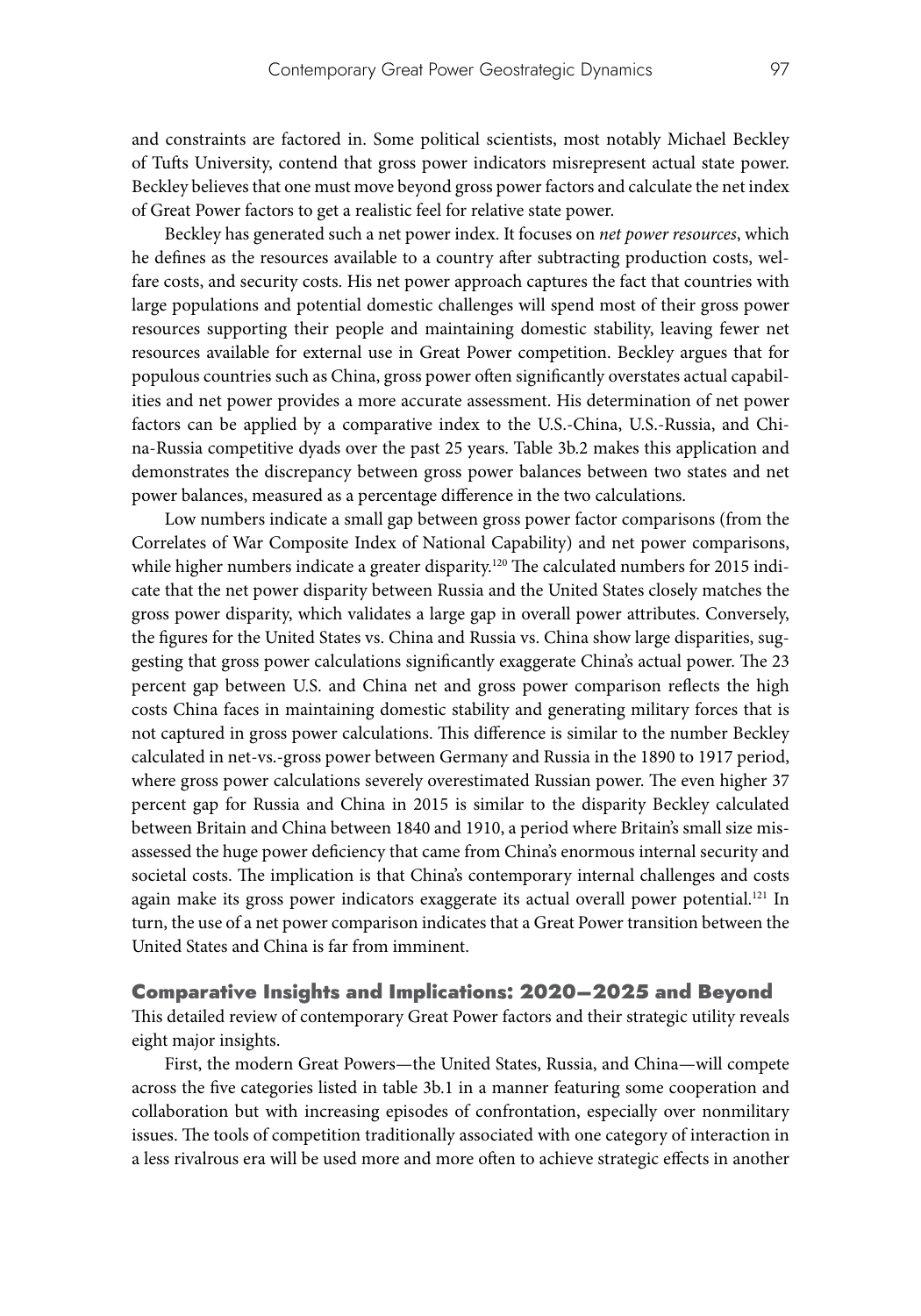"The competition is likely to be multilayered and interactive. No single theme or model will capture the complex mosaic of global competition, and the intersections among diverse types of competition—how success or failure in one area exacerbates or mitigates others—will be a crucial determinant of relative success."

> *—Michael J. Mazarr et al.,* Understanding the Emerging Era of International Competition*, RAND (2018)*

category during Great Power competition. This is both a return to historic dynamics of interstate rivalry and a reason that concepts such as sharp power, gray zone operations, and geoeconomics now appear frequently in the writing and thinking of those today grappling with old geopolitical concepts now made new.

Second, the most important gross power indicators available today and their projections for the next 5 to 10 years clearly indicate that for Washington, Russia is an

urgent but transient security risk, while China is the most important—albeit presently less threatening—Great Power challenger to U.S. national interests and global policy preferences. A net power comparison between the United States and China indicates that their power transition timeline is longer than some now fear.

Third, America's military advantage—albeit not what it was in the two-decade period from 1992 to 2014—remains robust. America remains largely unrivaled in the one area that matters most to its military power potential: its ability to deploy effective forces anywhere in the world in the event of a crisis.<sup>122</sup> However, this advantage could be less definitive if China or Russia is able to pick favorable political and geographic ground for a short but decisive military conflict and limit America's ability to bring its full power advantages to bear in a particular setting. This is especially true in the Indo-Pacific region and is addressed in detail in chapter 9.

Fourth—and in alignment with the third insight—neither Russia nor China possesses the power to prevail in a protracted military clash with the United States today or for the foreseeable future. Each knows this and, unless guilty of a serious miscalculation, will seek to avoid a direct military clash with the United States if at all possible, between now and 2025. Washington can leverage this to its advantage while pursuing a strategy that collaborates when possible, competes smartly, and confronts unacceptable behaviors and policy challenges adroitly. American military dominance is an asset in this new era of Great Power competition, but the United States needs to develop new competitive tools in nonmilitary areas. Its current strength gives it the opportunity to wean itself from its post–Cold War addiction to military instruments and develop more fungible capabilities across the diplomatic, ideological, informational, and economic categories of Great Power interaction. Improving America's capacity and ability to wield nonmilitary instruments effectively is necessary to compete effectively in a new era of Great Power rivalry.

Fifth, China today has the economic and communications/information power necessary to compete with the United States (and Russia) for access and influence around the world. Its use of foreign investment through the BRI and the AIIB demonstrates China's ability to win access and influence, at least in the short run. The longer run strategic impact remains uncertain as the downsides of Beijing's ideological message and its often-criticized predatory economics model may not provide sustainable influence in the future. China has the ability to seriously constrain U.S. (or Russian) military activities in East Asia, in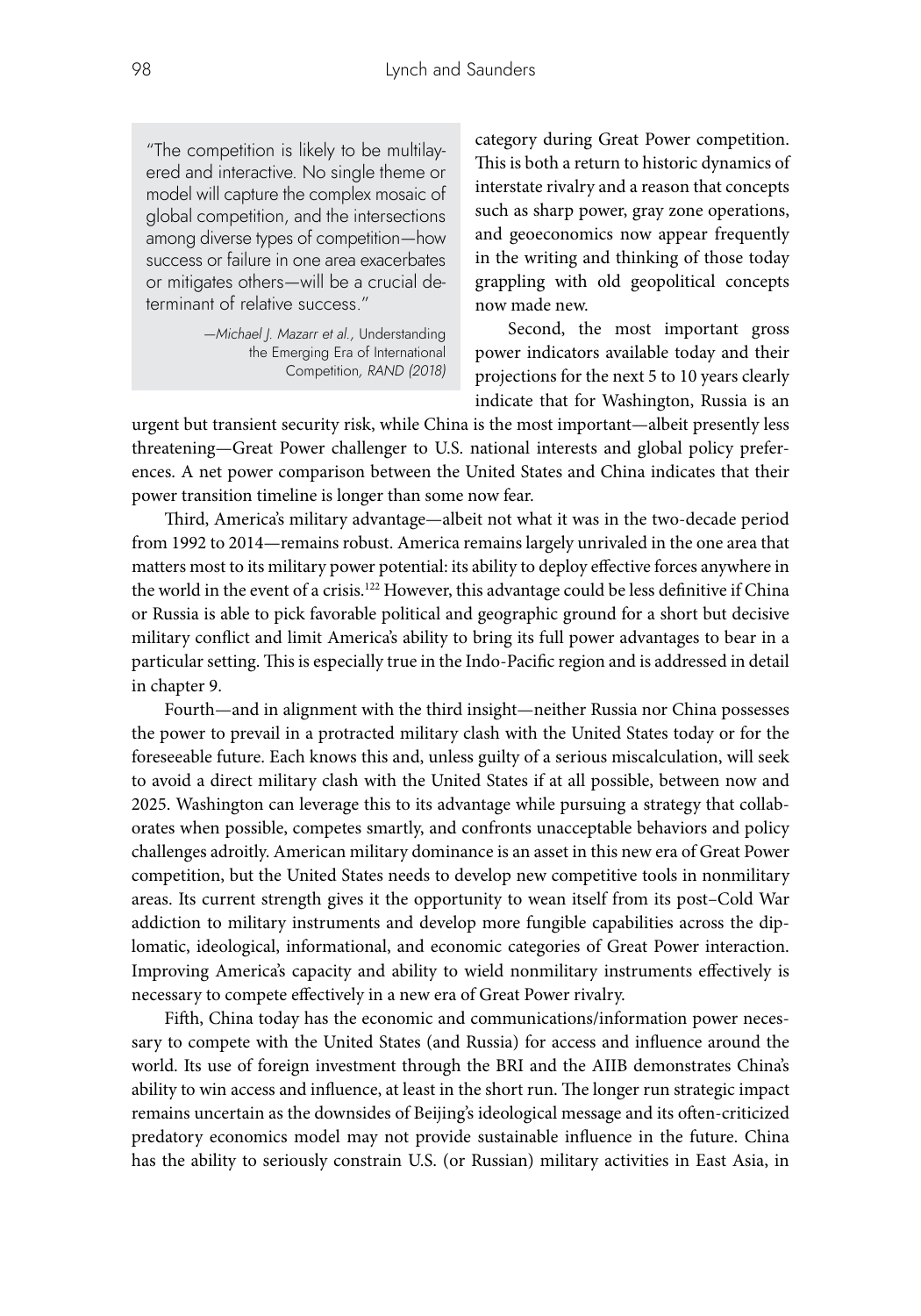the Western Pacific, in cyberspace, and increasingly in space. These factors suggest that the United States must calibrate a competitive strategy for these regions that leverages U.S. ideological and soft power advantages and seeks to undercut China's economic strengths by highlighting the downsides for its partners.

Sixth, Russia's power factors align well with the short-term, geographically limited strategy it has been pursuing. Moscow has clear military, economic, and communications advantages in its near abroad (Eurasia) and a limited but nontrivial ability to project these tools for influence in the Middle East, the Arctic, and cyberspace. However, Russia's economic, ideological, and political challenges are likely to erode its power tools for influence beyond its near abroad as the decade of the 2020s progresses. A worthy U.S. approach to competition with Russia might optimize soft power and deterrent postures along Russia's immediate periphery combined with more assertive competition (and, where necessary, nonmilitary confrontation) against Moscow's use of global institutions and communications structures to delegitimize openness, transparency, and truth in the rest of the world.

Seventh, the combination of Great Power strategic interests and their current and future power potentials makes it clear that Russia is a dangerous near-term strategic competitor to the United States with the potential to do enormous military damage to America and the world if miscalculation leads to a military clash. China is a less insidious short-term challenger, but it is the Great Power with the strategic interests and the growing power potential to dramatically alter current norms, rules, and procedures preferred for international interactions by the United States and its Western allies. Washington must treat each Great Power accordingly. In the 2020 to 2025 window, Washington must choose whether, where, and how to compete. Put starkly, the United States can contest or confront its Great Power rivals today in accordance with a resolve to sustain its global position and the standing rules, norms, institutions, and alliances of the current international order, or it can abdicate leadership of the global order and allow a much more powerful China to extended its own version of global norms, rules, and institutions. The former course entails risks, but the latter course would not necessarily avoid a military confrontation, especially if the United States comes to view an increasingly Chinese ordered world to be unacceptable.<sup>123</sup>

Finally, past performance is not a guarantee of future results. The United States, China, and Russia each face major internal structural, economic, and demographic challenges.<sup>124</sup> The choices each state's political leadership make about how to address these domestic dynamics as well as their international challenges will determine the future power they will possess and the future policy options they might pursue.

### Technology, Innovation, and GPC Considered

The next chapter rounds out this volume's first section dedicated to providing a conceptual framework for understanding a new era of Great Power competition. Major advances in technology have been demonstrated to empower the rise of new states into international preeminence. Emerging powers become dominant because they develop new economic spheres that become leading sectors of the global economy, underpinning the economic vitality and military power of that state in a reordered global hierarchy.125 At the same time, the diffusion of key technological know-how or inventiveness to other countries has been correlated with Great Power decline.126 Chapter 4 looks at the Great Powers in context with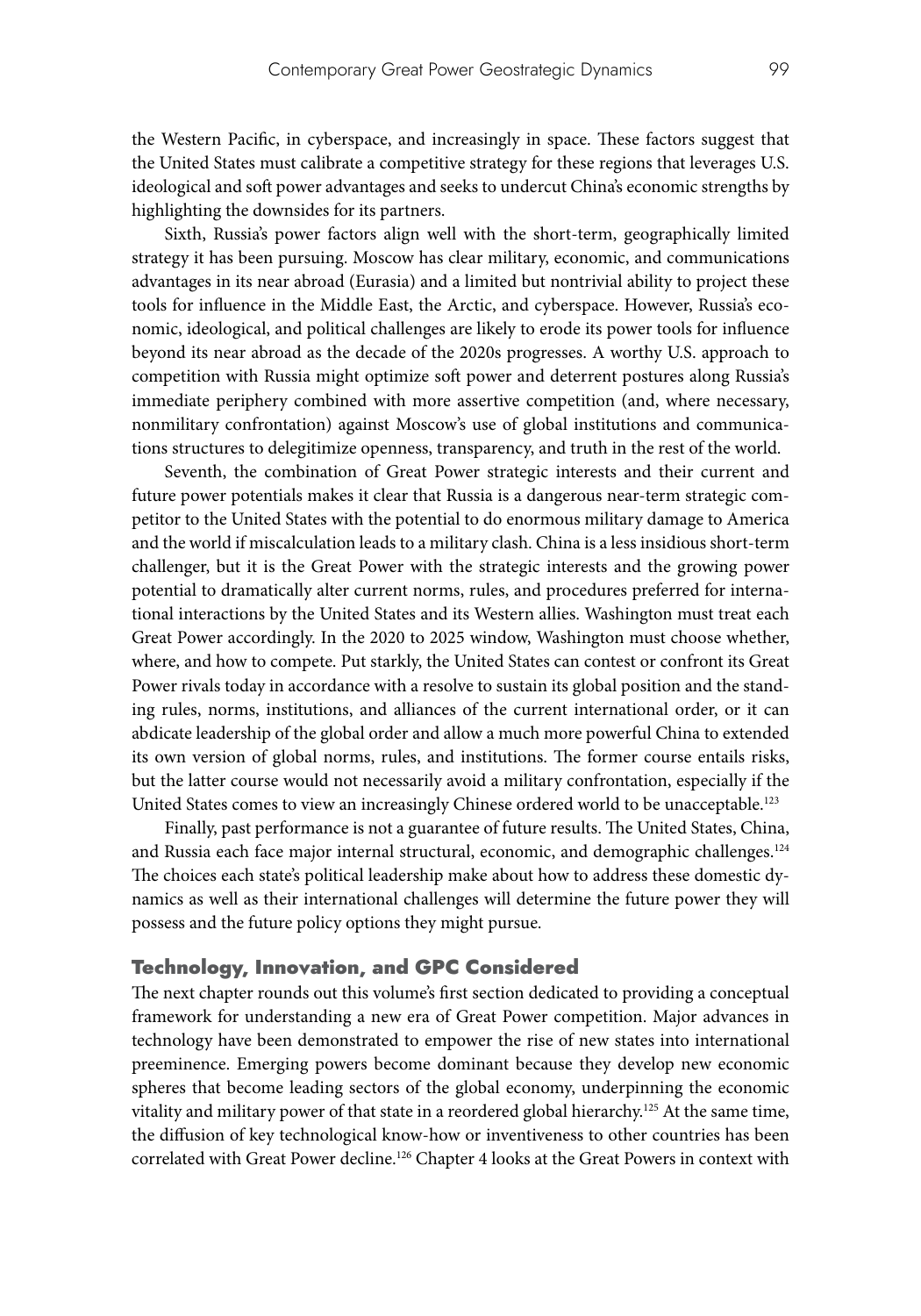the ongoing fourth industrial revolution—one being driven by the rapid emergence and convergence of multiple technologies, including robotics, artificial intelligence, 3D printing, energy, biotechnology, and food production. Chapter 4 considers critical technologies and their meaning for a new era of Great Power competition.

#### **Notes**

<sup>1</sup> This distinction from power literature, in particular, can be found in David Baldwin, *Paradoxes of Power* (New York: Bail Blackwell, 1989). The priority focus of this chapter on poweras-material-resources, before consideration of power as the ability-to-realize-ends, aligns with the approach in Stephen G. Brooks and William C. Wohlforth, *America Abroad: The United States' Global Role in the 21st Century* (Oxford: Oxford University Press, 2016).

2 This operational definition was derived from Thomas J. Volgy et al., "Major Power Status in International Politics," in *Major Powers and the Quest for Status in International Politics: Global and Regional Perspectives*, ed. Thomas J. Volgy et al. (New York: Palgrave Macmillan, 2011), 1–26. Their definition derives from an amalgam of several other classic efforts at defining Great Power status, including the following historic references: J. David Singer and Melvin Small, "Formal Alliances, 1815–1939: A Quantitative Description," *Journal of Peace Research* 3, no. 1 (March 1966); Jack Levy, *War in the Modern Great Power System: 1495–1975* (Lexington: University Press of Kentucky, 1983); John J. Mearsheimer, *The Tragedy of Great Power Politics* (New York: Norton, 2001); and Benjamin O. Fordham, "Who Wants to Be a Major Power? Explaining the Expansion of Foreign Policy Ambition," *Journal of Peace Research* 48, no. 5 (2011), 587–603.

<sup>3</sup> On the basic point of the misleading nature of gross domestic product (GDP) to capture overall national power decline, see Brooks and Wohlforth, *America Abroad*, 14–47.

4 As an example, the United States realized \$127 billion in receipts for the use of intellectual property in 2017, while China only netted \$4.8 billion. On the number of America's nonmanufacturing economic advantages underrepresented in GDP and other economic measurements, see Thomas J. Wright, *All Measures Short of War: The Contest for the Twenty-First Century and the Future of American Power* (New Haven: Yale University Press, 2017), 165–168; Brooks and Wohlforth, *America Abroad*, 14–15. For data on comparative revenue from the global use of intellectual property in 2017, see "Charges for the Use of Intellectual Property, Receipts (BOP, Current US\$)-China, World, United States, East Asia & Pacific," World Bank, available at <https://data.worldbank.org/indicator/BX.GSR. ROYL.CD?end=2017&locations=CN-1W-US-Z4&start=2000>.

5 Wright, *All Measures Short of War*, 165.

6 Ibid., 165–168.

7 Ibid.

<sup>8</sup> Insight from Michael Beckley, "The Power of Nations: Measuring What Matters," *International Security* 43, no. 2 (Fall 2018), 8–9, who argues for a use of net power indicators (power assets minus power liabilities). For insights on the historic use and defense of gross measures of state power in theory and in practice, see Paul M. Kennedy, *The Rise and Fall of the Great Powers: Economic Change and Military Conflict from 1500 to 2000* (New York: Random House, 1987); John Mearsheimer, *The Tragedy of Great Power Politics* (New York: Norton, 2014), 55–138; Joseph Nye, Jr., *The Future of Power* (New York: PublicAffairs, 2011), 25–81; Ashley J. Tellis et al., *Measuring Power in the Postindustrial Age* (Santa Monica, CA: RAND, 2000), 1–33; Beckley, "The Power of Nations," 8–12.

9 This new index is based on the premise that while GDP systematically exaggerates the wealth and military capabilities of poor and populous countries—because they tally countries' resources without deducting the costs countries pay to police, protect, and serve their people—thoughtful military studies show that the higher a country's GDP per capita, the more efficiently its military fights in battle. The reason is that a vibrant civilian economy helps a country produce advanced weapons, train skillful military personnel, and manage complex military systems. GDP per capita provides a rough but reliable measure of economic and military efficiency. The new index reduces the distortions described by multiplying GDP and GDP per capita before making power comparisons. See Beckley, "The Power of Nations," 14–19; Michael Beckley, "Economic Development and Military Effectiveness," *Journal of Strategic Studies* 33, no. 1 (February 2010), 43–79.

10 Jeff Desgardins, "The \$86 Trillion World Economy—In One Chart," *World Economic Forum*, September 10, 2019, available at <www.weforum.org/agenda/2019/09/fifteen-countriesrepresent-three-quarters-total-gdp/>; Rob Smith, "The World's Biggest Economies in 2018," *World Economic Forum*, April 18, 2018, available at <www.weforum.org/agenda/2018/04/ the-worlds-biggest-economies-in-2018/>.

<sup>11</sup> Desgardins, "The \$86 Trillion World Economy."

<sup>12</sup> "The Benefits of International Trade," U.S. Chamber of Commerce, available at <www.uschamber.com/international/ international-policy/benefits-international-trade>.

<sup>13</sup> Ken Roberts, "In Top 10 U.S. Exports for 2017, 3 Countries Keep Popping Up: China, Canada and Mexico," *Forbes*, February 28, 2018, available at <www.forbes.com/sites/kenroberts/2018/02/28/ in-top-10-u-s-exports-for-2017-three-countries-keep-poppingup-china-canada-and-mexico/#3965f39860d3>.

<sup>14</sup> World Bank, "High-Technology Exports (% of Manufactured Exports)," available at <https://data.worldbank.org/indicator/ TX.VAL.TECH.MF.ZS?view=chart>.

<sup>15</sup> Ken Roberts, "China Trade War Losses at \$84 Billion and Counting—Does New Data Suggest Tide Turning Toward U.S.?" *Forbes*, December 16, 2019, available at <www.forbes.com/sites/kenroberts/2019/12/16/ china-trade-war-losses-at-84-billion-and-counting—-does-newdata-suggest-tide-turning-toward-us/#35c3b543bd40>. Clearly, the global economic disruption from the 2019–2020 novel coronavirus will eclipse this trade war by quite some margin.

16 Steve Liesman, "Trade War Losses for the U.S. and China Grow into the Tens of Billions of Dollars," CNBC, November 5, 2019, available at <www.cnbc.com/2019/11/05/trade-lossesfor-the-us-china-mount-into-tens-of-billions-of-dollars.html>.

17 See *Economic and Trade Agreement Between the Government of the United States of America and the Government of the People's Republic of China* (Washington, DC: Office of the U.S. Trade Representative, 2020), available at <https://ustr.gov/sites/ default/files/files/agreements/phase%20one%20agreement/ Economic\_And\_Trade\_Agreement\_Between\_The\_United\_ States\_And\_China\_Text.pdf>.

<sup>18</sup> In 2018, U.S. financial markets contributed 7.4 percent (\$1.5 trillion) to nominal U.S. GDP. In context, this was equal to the total size of the Russian economy that year. See "Financial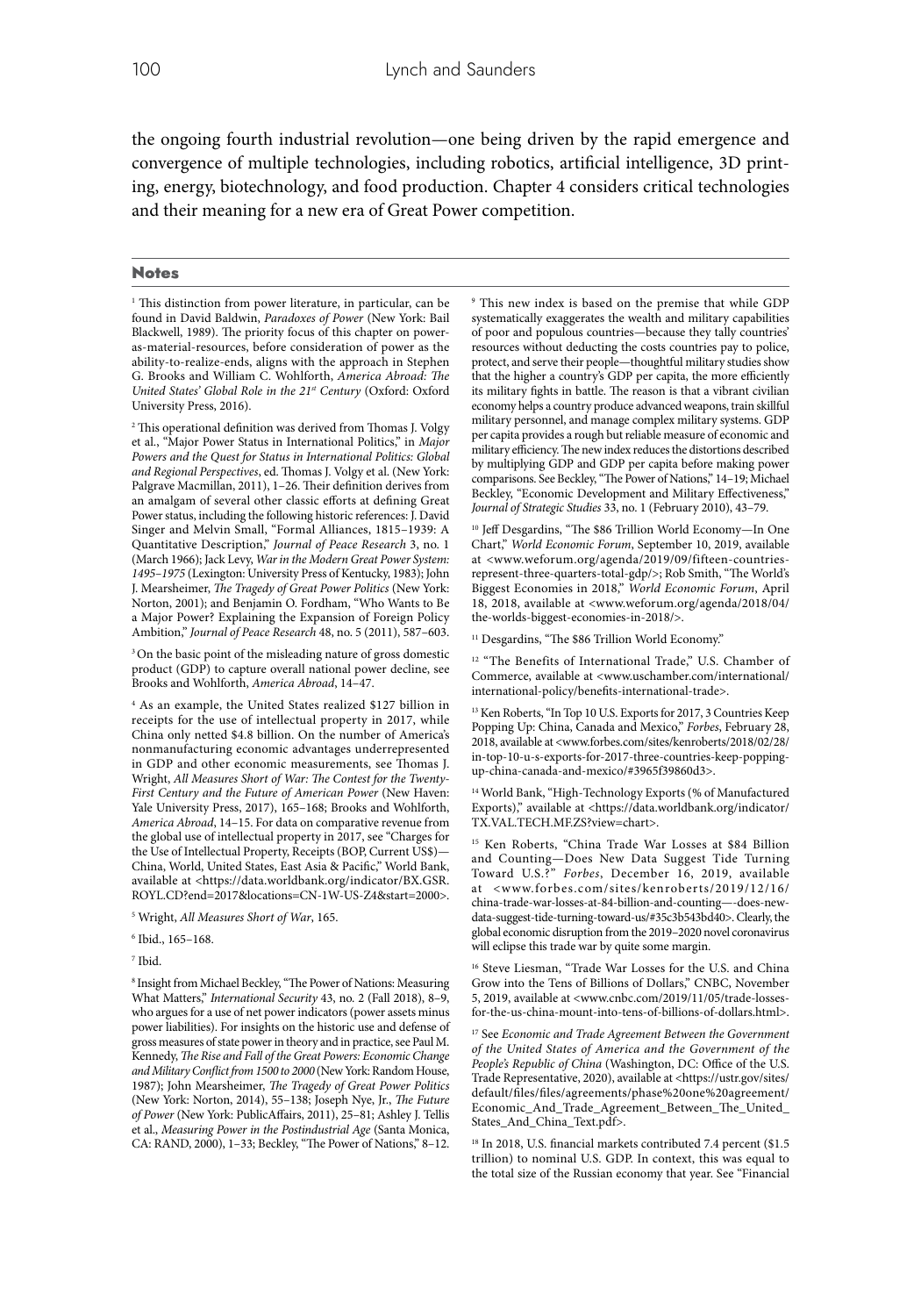Services Spotlight: The Financial Services Industry in the United States," *Select USA*, n.d., available at <https://www.selectusa.gov/ financial-services-industry-united-states>.

<sup>19</sup> Unless otherwise specified by individual note, the economic data cited in this paragraph and the prior one are found in the online appendix B of this volume, available at <https://ndupress. ndu.edu/Contemporary-GPC-Dynamics-Matrix/>.

<sup>20</sup> In 2014, the U.S. Treasury had some 6,000 financial sanctions in place; by late 2018, that number had reached 7,967. See Cathy Gilsinan, "A Boom Time for U.S. Sanctions," *The Atlantic*, May 3, 2019, available at <www.theatlantic.com/politics/archive/2019/05/ why-united-states-uses-sanctions-so-much/588625/>.

#### $21$  Ibid.

<sup>22</sup> *Foreign Holdings of Federal Debt*, RS22331 (Washington, DC: Congressional Research Service, July 26, 2019), available at <https://fas.org/sgp/crs/misc/RS22331.pdf>.

<sup>23</sup> Although not without economic pain and political risk, the United States has generated viable plans to reduce national debt and attendant risk to future power. For the most prominent recent one, the so-called Simpson-Bowles Plan, see Kevin Robillard, "Report: New Simpson-Bowles Plan," *Politico*, February 19, 2013, available at <www.politico.com/story/2013/02/ report-new-simpson-bowles-plan-087769>.

24 Mark E. Cancian, "U.S. Military Forces in FY 2020: The Strategic and Budget Context," Center for Strategic and International Studies (CSIS), September 30, 2019, available at <www.csis.org/analysis/us-military-forces-fy-2020 strategic-and-budget-context?gclid=CjwKCAiAuqHwBRA QEiwAD-zr3W5VXp25g3B\_08uUJYHBc5\_q9z58pywaOs\_ SZD5HGS-xRlobyECggxoC2dEQAvD\_BwE>.

<sup>25</sup> All U.S. military data derived from "Chapter 2: Comparative Defence Statistics," in *The Military Balance* (London: Institute of International Strategic Studies [IISS], 2019).

26 Zachary Morris, "U.S. Drones: Smaller, Less Capable Drones for the Near Future," *Military Review* (May–June 2018), available at <https://www.armyupress.army.mil/Journals/Military-Review/ English-Edition-Archives/May-June-2018/US-Drones-Smaller-Less-Capable-Drones-for-the-Near-Future/>.

<sup>27</sup> Laura Silver, "U.S. Is Seen as Top Ally in Many Countries-But Others View It as a Threat," Pew Research Center, December 5, 2019, available at <www.pewresearch.org/ fact-tank/2019/12/05/u-s-is-seen-as-a-top-ally-in-manycountries-but-others-view-it-as-a-threat/>.

 $^{28}$  Arms transfers from the United States bring security guarantees, which basically entail diplomatic and military assistance in case of troubles. See *SIPRI Yearbook 2019: Armaments, Disarmament and International Security—Summary* (Stockholm: Stockholm International Peace Research Institute [SIPRI], March 2019), 6–9, available at <www.sipri.org/sites/default/files/2019-06/ yb19\_summary\_eng.pdf>.

<sup>29</sup> "U.S. Arms Sales and Defense Trade," fact sheet, Department of State, May 21, 2019, available at <https://www.state.gov/u-s-armssales-and-defense-trade/>. Many analysts question the strategic value of military assistance and arms sales programs. For example, see Mara Karlin, "Why Military Assistance Programs Disappoint," *Foreign Affairs* (November/December 2017), <www.brookings. edu/articles/why-military-assistance-programs-disappoint/>.

30 "Diplomatic Dashboard," available at <http://diplodash.pardee. du.edu/>.

<sup>31</sup> For this conceptualization, see John Ikenberry, "State Power and the Institutional Bargain: America's Ambivalent Economic and Security Multilateralism," in *U.S. Hegemony and International Organizations: The United States and Multilateral Institutions*, ed. Rosemary Foot, S. Neil MacFarlane, and Michael Mastanduno (Oxford: Oxford University Press, 2003).

32 Dina Smeltz et al., *America Engaged: American Public Opinion and U.S. Foreign Policy* (Chicago: The Chicago Council on Global Affairs, 2018), available at <www.thechicagocouncil.org/sites/ default/files/report\_ccs18\_america-engaged\_181002.pdf>.

<sup>33</sup> Stewart M. Patrick, "President Trump and the Future of Global Governance," Council on Foreign Relations, January 31, 2017, available at <www.cfr.org/blog/ president-trump-and-future-global-governance>.

34 Jacob Poushter and Kristen Bialik, "Around the World, Favorability of the U.S. and Confidence in Its President Decline," Pew Research Center, June 26, 2017, available at <www.pewresearch.org/fact-tank/2017/06/26/around-the-worldfavorability-of-u-s-and-confidence-in-its-president-decline/>.

<sup>35</sup> See Martha Bayles, "How the World Perceives the New American Dream," *The Atlantic*, October 10, 2015, available at <www. theatlantic.com/international/archive/2015/10/american-dreamworld-diplomacy/410080/>. Of note, the international projection of this "dream" has not been pushed by the U.S. Government since the Cold War. See Thomas G. Mahnken, *Forging the Tools of 21st Century Great Power Competition* (Washington, DC: Center for Strategic and Budgetary Assessments, 2020), 30–31, 37.

36 Lane Crothers, *Globalization and American Popular Culture, Vol. 4* (New York: Rowman and Littlefield, 2017).

37 Tsedal Neely, "Global Business Speaks English," *Harvard Business Review* (May 2012), available at <https://hbr.org/2012/05/ global-business-speaks-english>.

38 "One of America's Most Vital Exports, Education, Never Goes Abroad, but It Still Faces Threats," *New York Times*, January 3, 2019, available at <www.nytimes.com/2019/01/03/magazine/ one-of-americas-most-vital-exports-education-never-goesabroad-but-it-still-faces-threats.html>.

<sup>39</sup> *China's National Defense in the New Era* (Beijing: The State Council Information Office of the People's Republic of China, July 2019), 5–7; Joel Wuthnow, *Chinese Perspectives on the Belt and Road Initiative: Strategic Rationales, Risks and Implications*, China Strategic Perspectives 12 (Washington, DC: NDU Press, October 2017), 9.

40 Bayles, "How the World Perceives the New American Dream."

<sup>41</sup> Ibid.; Mahnken, *Forging the Tools of 21<sup>st</sup> Century Great Power Competition*, 30–31.

42 Mahnken, *Forging the Tools of 21st Century Great Power Competition*, 31.

43 As of early 2020, the leadership of this State Department Bureau had no political appointee, indicating its relative stature in American diplomacy. See Bureau of Global Public Affairs (Web site), Under Secretary for Public Diplomacy and Public Affairs, U.S. Department of State, available at <https://www.state.gov/bureausoffices/under-secretary-for-public-diplomacy-and-public-affairs/ bureau-of-global-public-affairs/>.

44 Bayles, "How the World Perceives the New American Dream."

45 See Global Engagement Center (Web site), Department of State, available at <https://www.state.gov/bureaus-offices/ under-secretary-for-public-diplomacy-and-public-affairs/ global-engagement-center/>.

46 Brandi Vincent, "Laser-Linked Satellites Could Deliver 'Internet from Space,'" *Nextgov*, December 20, 2019, available at <www.nextgov.com/emerging-tech/2019/12/ laser-linked-satellites-could-deliver-internet-space/162009/>.

<sup>47</sup> *China and the World in the New Era* (Beijing: The State Council Information Office of the People's Republic of China, September 2019), 4.

48 Desgardins, "The \$86 Trillion World Economy"; Rob Smith, "The World's Biggest Economies in 2018."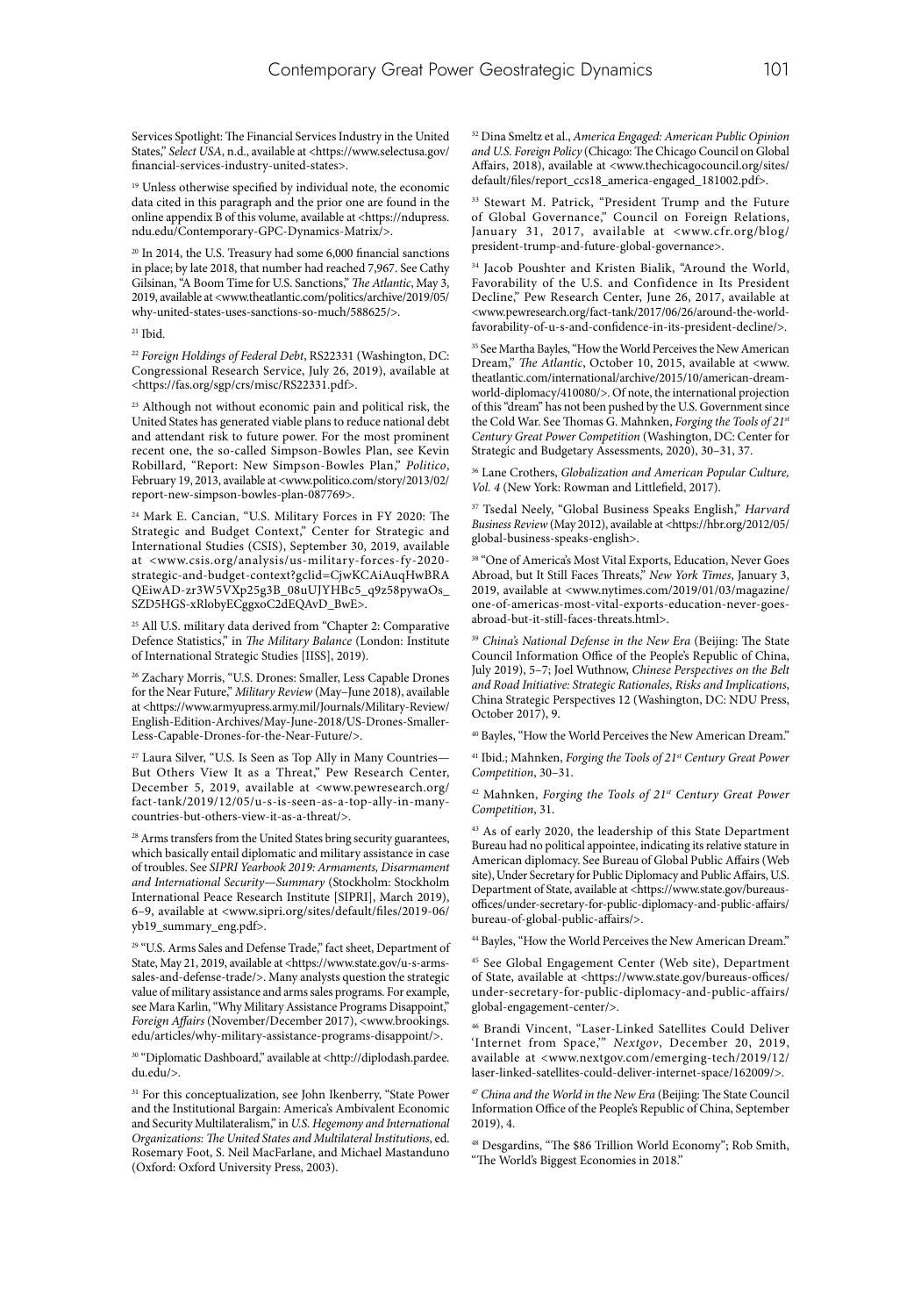49 Central Intelligence Agency, "China," *World Factbook*, available at <https://www.cia.gov/library/publications/theworld-factbook/geos/ch.html>; Malcolm Scott and Cedric Sam, "Here's How Fast China's Economy Is Catching Up to the U.S.," *Bloomberg*, May 21, 2019, available at <www.bloomberg.com/ graphics/2016-us-vs-china-economy/>.

50 Li Fuxian, "Why Ageing China Won't Overtake the U.S. Economy as the World's Biggest—Now or in the Future," *South China Morning Post* (Hong Kong), March 29, 2019, available at <www.scmp.com/comment/insight-opinion/article/3003524/ ageing-china-simply-cannot-overtake-us-economy-worlds>.

<sup>51</sup> Yen Nee Lee, "McKinsey Research Finds the World Becoming More Exposed to China—But Not the Reverse," CNBC, July 21, 2019, available at <www.cnbc.com/2019/07/15/mckinsey-worldhas-become-more-exposed-to-china-but-not-the-reverse.html>.

52 Jonathan Woetzel et al., *China and the World: Inside the Dynamics of a Changing Relationship* (Washington, DC: McKinsey Global Institute, July 2019), i–ii.

53 World Bank, "High-Technology Exports (% of Manufactured Exports)."

54 Liesman, "Trade War Losses for the U.S. and China Grow into the Tens of Billions of Dollars."

<sup>55</sup> "What's in the U.S.-China Phase 1 Trade Deal," Reuters, January 15, 2020, available at <www.reuters.com/article/ us-usa-trade-china-details-factbox/whats-in-the-us-chinaphase-1-trade-deal-idUSKBN1ZE2IF>.

56 Robert D. Atkinson and Caleb Foote, *Is China Catching Up to the United States in Innovation?* (Washington, DC: Information Technology and Innovation Foundation, April 2019), available at <http://www2.itif.org/2019-china-catching-up-innovation.pdf>.

57 Unless otherwise specified by individual endnote, the economic data cited in this paragraph is found in the online appendix B of this volume, available at <https://ndupress.ndu.edu/ Contemporary-GPC-Dynamics-Matrix/>.

58 Wayne M. Morrison, *China's Economic Rise: History, Trends, Challenges, and Implications for the United States*, RL33534 (Washington, DC: Congressional Research Service, updated June 25, 2019), 16, available at <https://fas.org/sgp/crs/row/ RL33534.pdf>.

59 Derek Scissors, *China's Global Investing in 2019: Going Out Goes Small* (Washington, DC: American Enterprise Institute, January 2020), available at <www.aei.org/wp-content/uploads/2020/01/ Chinas-global-investment-in-2019-1.pdf>.

60 U.S. Department of the Treasury, "Major Foreign Holders of Treasury Securities," January 2020, available at <https://ticdata. treasury.gov/Publish/mfh.txt>.

<sup>61</sup> In developing countries, China buys political influence through development finance; in emerging and medium-sized economies, China uses state-owned enterprises and investment funds to buy what is on sale; and in large, advanced economies, China uses state-backed funds and Chinese private investors to buy shares in large companies with hopes of both realizing economic gain and reducing skepticism regarding the goals and effects of Chinese investments and global influence. See Frank Mouritz, "China's Economic Coercion," in *China's Global Influence: Perspectives and Recommendations*, ed. Scott D. McDonald and Michael C. Burgoyne (Honolulu: Asia-Pacific Center for Security Studies, 2019), 174–189.

62 See Phillip C. Saunders et al., eds., *Chairman Xi Remakes the PLA: Assessing Chinese Military Reforms* (Washington, DC: NDU Press, 2019).

63 See Denis Blasko, "The Biggest Loser in Chinese Military Reforms: The PLA Army," in Saunders et al., *Chairman Xi Remakes the PLA*, 357–365.

64 Reserve, tank, infantry fighting vehicle, and armored personnel carrier numbers are from *The Military Balance 2020* (London: IISS, 2020), 260.

65 Ship numbers are from *The Military Balance 2020*, 262–263. Also see Andrew Erickson, "Power vs. Distance: China's Global Maritime Interests and Investments in the Far Seas," in *Strategic Asia 2019: China's Expanding Strategic Ambitions*, ed. Ashley J. Tellis, Alison Szalwinski, and Michael Wills (Washington, DC: National Bureau of Asian Research, 2019), 247–277; and Defense Intelligence Agency (DIA), *China Military Power 2019* (Washington, DC: DIA, 2019), appendix B.

66 Aircraft numbers are from *The Military Balance 2020*, 265; DIA, *China Military Power 2019*, appendix C; also see Richard P. Hallion, Roger Cliff, and Phillip C. Saunders, eds., *The PLA Air Force: Evolving Concepts, Roles, and Capabilities* (Washington, DC: NDU Press, 2012).

67 Rick Joe, "China's Growing High-End Military Drone Force," *The Diplomat*, November 27, 2019, available at <https://thediplomat. com/2019/11/chinas-growing-high-end-military-drone-force/>.

68 Intercontinental ballistic missile, intermediate-range ballistic missile, and medium-range ballistic missile numbers are from *The Military Balance 2020*, 259; DIA, *China Military Power 2019*, appendix D; also see David C. Logan, "Making Sense of China's Missile Forces," in Saunders et al., *Chairman Xi Remakes the PLA*, 393–436.

69 Phillip C. Saunders and Jiunwei Shyy, "China's Military Diplomacy," in McDonald and Burgoyne, *China's Global Influence*,  $209 - 210$ .

70 Ibid., 214–216; also see Phillip C. Saunders, "China's Global Military-Security Interactions," in *China and the World*, ed. David Shambaugh (New York: Oxford University Press, 2020), 181–207.

71 "Military Expenditure by Country, in Constant (2017) US\$ m., 1988–2018," SIPRI Military Expenditure Database, available at <www.sipri.org/sites/default/files/Data%20for%20all%20 countries%20from%201988%E2%80%932018%20in%20 constant%20%282017%29%20USD%20%28pdf%29.pdf>.

72 Pieter D. Wezeman et al., "Trends in International Arms Transfers," SIPRI fact sheet, March 2019, available at <www.sipri.org/publications/2019/sipri-fact-sheets/ trends-international-arms-transfers-2018>.

73 A combined 61.3 percent of China's conventional weapons sales since 2008 have found their way to Pakistan, Bangladesh, and Myanmar. Other Asian countries have purchased an additional 14 percent of Chinese arms. See "How Dominant Is China in the Global Arms Trade?" *China Power*, available at <https:// chinapower.csis.org/china-global-arms-trade/>.

<sup>74</sup> *Annual Report to Congress: Military and Security Developments Involving the People's Republic of China 2019* (Washington, DC: Office of the Secretary of Defense, 2019), 27–28, available at <https://media.defense.gov/2019/May/02/2002127082/-1/- 1/1/2019\_CHINA\_MILITARY\_POWER\_REPORT.pdf>.

75 China has established one overseas logistics support facility in Djibouti but is unlikely to be able to use it to support combat operations.

<sup>76</sup> *Assessment on U.S. Defense Implications of China's Expanding Global Access* (Washington, DC: Department of Defense, December 2018), available at <https://media.defense.gov/2019/ Jan/14/2002079292/-1/-1/1/EXPANDING-GLOBAL-ACCESS-REPORT-FINAL.PDF>; see Joel Wuthnow, Phillip C. Saunders, and Ian Burns McCaslin, "PLA Joint Operations in the Far Seas," in *Going Global? The People's Navy in a Time of Strategic Transformation*, ed. Ryan Martinson and Andrew Erickson (Newport, RI: Naval War College Press, forthcoming).

<sup>77</sup> *The Military Balance 2020*, 234.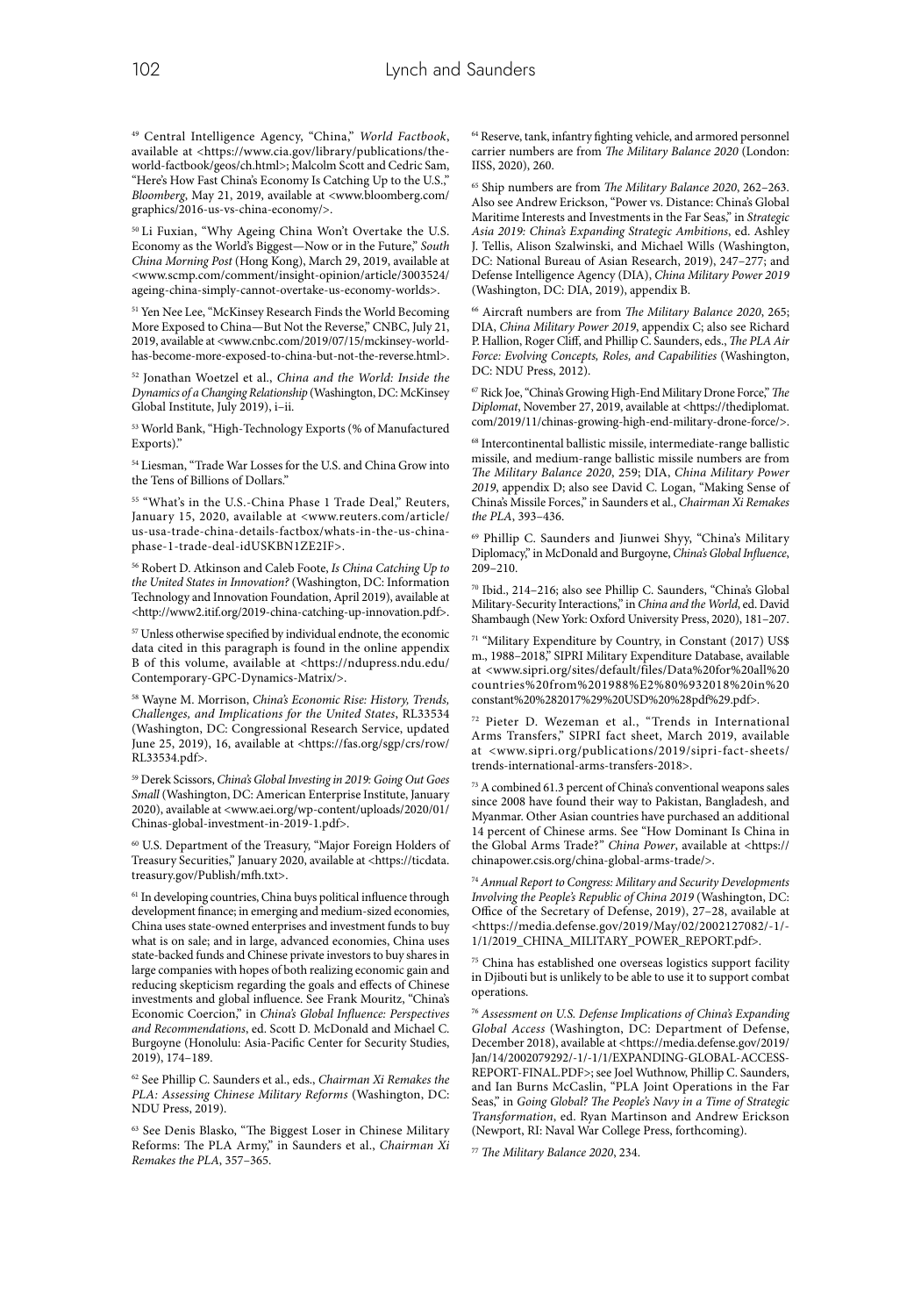78 See Katherine Morton, "China's Global Governance Interactions," in Shambaugh, *China and the World*, 156–180.

79 "Diplomatic Dashboard."

80 Since 2017, China has sought to portray itself as a responsible alternative, highlighting its support for international agreements, including the Paris Agreement and the Joint Comprehensive Plan of Action (Iran nuclear deal), and affirming its commitment to the United Nations (UN). President Xi Jinping's January 2017 speech at the UN's European headquarters in Geneva rejected isolationism and trade protectionism and placed Beijing at the center of UN-overseen international affairs. Of note, human rights advocates and other nongovernmental organizations were barred from attending Xi's speech. See Colum Lynch and Elias Groll, "As U.S. Retreats from World Organizations, China Steps In to Fill the Void," *Foreign Policy*, October 6, 2017, available at <https://foreignpolicy.com/2017/10/06/as-u-s-retreats-fromworld-organizations-china-steps-in-the-fill-the-void/>.

81 Jonathan G. Odom, "Understanding China's Legal Gamesmanship in the Rules-Based Global Order," in McDonald and Burgoyne, *China's Global Influence*, 190–206.

82 See John Ikenberry and Darren J. Lim, *China's Emerging Institutional Statecraft* (Washington, DC: The Brookings Institution, April 2017), available at <www.brookings.edu/ wp-content/uploads/2017/04/chinas-emerging-institutionalstatecraft.pdf>.

83 Ritika Passi, "China's BRI in Doldrums: Multilateralism to the Rescue?" *ORF Online*, October 10, 2018, available at <www.orfonline.org/expert-speak/ bri-china-doldrums-multilateralism-rescue-44893/>.

84 Benjamin Wermund, "Chinese-Funded Institutes on U.S. College Campuses Condemned in Senate Report," *Politico*, February 27, 2019, available at <www.politico.com/ story/2019/02/27/china-college-confucius-institutes-1221768>.

85 Laura Silver, Kat Devlin, and Christine Huang, "People Around the Globe Are Divided in Their Opinions of China," Pew Research Center, December 5, 2019, available at <www.pewresearch.org/ fact-tank/2019/12/05/people-around-the-globe-are-divided-intheir-opinions-of-china/>.

86 "How Are Global Views on China Trending?" CSIS, December 20, 2019, available at <https://chinapower.csis.org/global-views/>.

<sup>87</sup> Shaun Breslin, "China's Global Cultural Interactions," in Shambaugh, *China and the World*, 137–155; Institute of International Education, "Project Atlas: China," available at <www.iie.org/en/Research-and-Insights/Project-Atlas/Explore-Data/China>; George Gao, "Why Is China So . . . Uncool?" *Foreign Policy*, March 8, 2017, available at <https://foreignpolicy. com/2017/03/08/why-is-china-so-uncool-soft-power-beijingcensorship-generation-gap/>.

88 Anthony H. Cordesman, *China and the United States: Cooperation, Competition, and/or Conflict* (Washington, DC: CSIS, October 2019), available at <www.csis.org/analysis/chinaand-united-states-cooperation-competition-andor-conflict>.

89 On whether or how the novel coronavirus could play to China's advantage, see Kurt M. Campbell and Rush Doshi, "The Coronavirus Could Reshape Global Order," *Foreign Affairs*, March 18, 2020, available at <www.foreignaffairs.com/articles/ china/2020-03-18/coronavirus-could-reshape-global-order>; Mira Rapp-Hooper, "China, America, and the International Order After the Pandemic," *War on the Rocks*, March 24, 2020, available at <https://warontherocks.com/2020/03/china-americaand-the-international-order-after-the-pandemic/>.

90 Michael Kofman, "Raiding and International Brigandry: Russia's Strategy for Great Power Competition," *War on the Rocks*, June 14, 2018, available at <https://warontherocks.com/2018/06/ raiding-and-international-brigandry-russias-strategy-for-greatpower-competition/>.

<sup>91</sup> For variations on this conclusion of Russian overachievement relative to limited strategy and a strapped resource base, see Christopher S. Chivvis, *Understanding Russian 'Hybrid Warfare' and What Can Be Done About It* (Santa Monica, CA: RAND, 2017), available at <www.rand.org/content/dam/rand/pubs/ testimonies/CT400/CT468/RAND\_CT468.pdf>; Nadezda Arbatova, "Three Faces of Russia's Neo-Eurasianism," *Survival* 61, no. 6 (December 2019–January 2020), 7–24; Eugene Rumer and Richard Sokolsky, *Thirty Years of U.S. Policy Toward Russia: Can the Vicious Circle Be Broken?* (Washington, DC: Carnegie Endowment for International Peace, June 20, 2019), available at <https://carnegieendowment.org/2019/06/20/thirty-years-of-u.s. policy-toward-russia-can-vicious-circle-be-broken-pub-79323>.

<sup>92</sup> Revisions to the U.S.-Russia Strategic Arms Reduction Treaty limited the number of strategically deployed U.S. and Russian nuclear warheads to no more than 1,600 by February 2018. In April 2020, Russia had an estimated 1,572 strategically deployed weapons and the United States had 1,600. See Hans M. Kristensen and Matt Korda, *Status of World Nuclear Forces* (Washington, DC: Federation of American Scientists, April 2020), available at <https://fas.org/issues/nuclear-weapons/ status-world-nuclear-forces/>.

93 "Strategic Rocket Forces," *Russian Strategic Nuclear Forces*, June 2017, available at <http://russianforces.org/missiles/>; and DIA, *Russia Military Power: Building a Military to Support Great Power Aspirations* (Washington, DC: DIA, 2016), 47.

94 Hans M. Kristensen and Matt Korda, "Russian Nuclear Forces, 2019," *Bulletin of the Atomic Scientists* 75, no. 2 (March 2019), available at <www.tandfonline.com/doi/full/10.1080/0096340 2.2019.1580891>.

95 Michael Kofman, "Emerging Russian Weapons: Welcome to the 2020s (Part 1—Kinzhal, Sarmat, 4202)," *Russian Military Analysis*, March 4, 2018, available at <https://russianmilitaryanalysis. wordpress.com/2018/03/04/emerging-russian-weaponswelcome-to-the-2020s-part-1-kinzhal-sarmat-4202/>; Matthew Bodner, "Russia Releases Video of Its Modernized Ballistic Missile Defense System," *Defense News*, February 20, 2018, available at <https://www.defensenews.com/land/2018/02/20/russia-releasesvideo-of-its-modernized-ballistic-missile-defense-system/>.

96 Military numbers derived from "Chapter 2: Comparative Defence Statistics," in *The Military Balance*.

97 Mark Epizkopos, "Is Russia's Only Aircraft Carrier Doomed?" *The National Interest*, November 16, 2019, available at <https:// nationalinterest.org/blog/buzz/russias-only-aircraft-carrierdoomed-97246>; "Russia's T-14 Armata Tank Is Amazing (But There Is a Big Problem)," *The National Interest*, April 6, 2019, available at <https://nationalinterest.org/blog/buzz/russias-t-14-armata-tank-amazing-there-big-problem-51022>; "Russia's Most Advanced SU-57 Fighter Jet Suffers First Crash," Reuters, December 24, 2019, available at <www.reuters.com/article/ us-russia-airplane-crash/russias-most-advanced-su-57-fighterjet-suffers-first-crash-idUSKBN1YS164>.

98 Kofman, "Emerging Russian Weapons—Part 1."

99 Russia's military expenditure in 2018 was \$44 billion (the same size as France, despite an economy the size of Spain), only 20 percent of that spent by China and just 6 percent of that spent by the United States. See Richard Connolly, *Russian Military Expenditure in Comparative Perspective: A Purchasing Power Parity Estimate*, CNA Occasional Paper (Alexandria, VA: CNA, October 2019), 7–8.

100 Richard Connolly and Michael Kofman, "Russian Defense Expenditure and Military Modernization: How Much Does the Military Spend?" video, CSIS Discussion Event, December 4, 2019, available at <www.csis.org/events/ russian-defense-expenditure-and-military-modernization>.

101 David Oliver, "Russia's Rapid UAV Expansion," *Armada International*, March 22, 2019, available at <https:// armadainternational.com/2019/03/russias-rapid-uav-expansion/>;